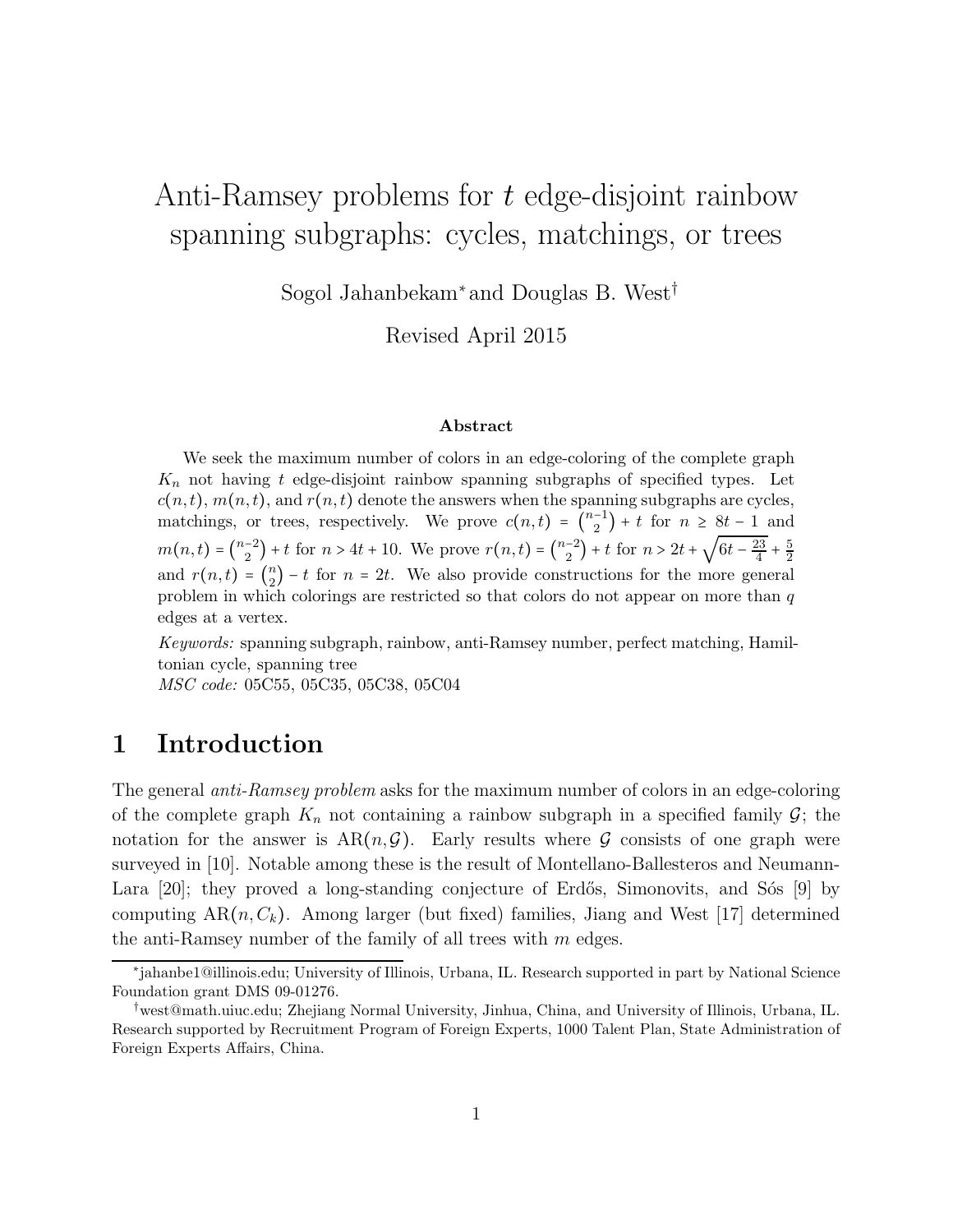More recent work seeks rainbow subgraphs that grow with  $n$ , such as spanning rainbow subgraphs of special types. Bialostocki and Voxman [4] showed that the maximum number of colors in an edge-coloring of  $K_n$  with no rainbow spanning tree is  $\binom{n-2}{2} + 1$ . Haas and Young [13] showed that the maximum number with no rainbow spanning matching (for even n) is  $\binom{n-3}{2}$  + 2 when  $n \ge 14$  (they also determined the answer for smaller n). Their results match the construction given (and conjectured optimal) in [11] (a longer proof of the solution appeared earlier in [7]).

We extend such problems by seeking the maximum number of colors in an edge-coloring of  $K_n$  not having t edge-disjoint rainbow spanning subgraphs of particular types. Let these values be  $m(n, t)$  for spanning (perfect) matchings,  $c(n, t)$  for spanning (Hamiltonian) cycles, and  $r(n, t)$  for spanning trees. Our result for matchings is the following.

**Theorem 1.1.** If n is even and  $n > t \geq 2$ , then  $m(n,t) \geq {n-2 \choose 2} + t$ . Equality holds when  $n > 4t + 10$ .

We believe that equality holds whenever  $n > t \ge 2$  if  $n > 4$ ; note that  $m(n, t) = \binom{n-2}{2} + t + 1$ when  $n = 4$ . The formula does not reduce to the result of Haas and Young [13] when  $t = 1$ . Nevertheless, after exceeding the maximum number of colors that can avoid *two* edge-disjoint rainbow perfect matchings, each additional color forces one more rainbow perfect matching. This behavior is the same for cycles and trees, but starting with  $t = 1$ .

Because we are discussing spanning subgraphs of various types, we maintain consistency by writing "spanning cycle" rather than "Hamiltonian cycle". Trivially,  $c(n, t) \ge m(n, 2t)$ when  $n$  is even. Our result about cycles is the following.

Theorem 1.2. *If*  $t \ge 1$  *and*  $n \ge 2t + 2$ , *then*  $c(n,t) \ge \binom{n-1}{2} + t$ *. Equality holds when*  $n \ge 8t - 1$ *.* 

Here the formula remains valid when  $t = 1$ , and we conjecture that it is the correct value whenever  $n \geq 2t + 2$ . Because the proof of this is easier and uses more familiar ideas, we study the spanning cycles before the matchings.

For t edge-disjoint rainbow spanning trees, our formula reduces to the result of Bialostocki and Voxman [4] in the special case  $t = 1$ . Akbari and Alipour [1] proved  $r(n, 2) = \binom{n-2}{2} + 2$  for  $n \geq 6$ . If  $n < 2t$ , then  $K_n$  does not have enough edges for t edge-disjoint spanning trees. For each t, we determine  $r(n, t)$  except for roughly  $\sqrt{6t}$  values of n. We conjecture that equality in the theorem below holds in fact for  $n \geq 2t + 2 \geq 6$  (when  $n = 2t + 1$ , there is a construction with  $\binom{n-2}{2}$  + 2t – 1 colors that avoids t edge-disjoint rainbow spanning trees).

**Theorem 1.3.** If  $n > 2t \geq 2$ , then  $r(n,t) \geq {n-2 \choose 2} + t$ . Equality holds when  $n > 2t + \sqrt{6t - \frac{23}{4}}$  $\frac{1}{4}$  + 5  $\frac{5}{2}$ . *If*  $n = 2t$ *, then*  $r(n,t) = \binom{n}{2} - t$ *.* 

Although we have determined  $c(n, t)$ ,  $m(n, t)$ , and  $r(n, t)$  exactly except for small n, it is a bit unsatisfying that the answers are so close to  $\binom{n}{2}$  and that in extremal constructions avoiding t rainbow subgraphs almost all the edges at one or two vertices have the same color.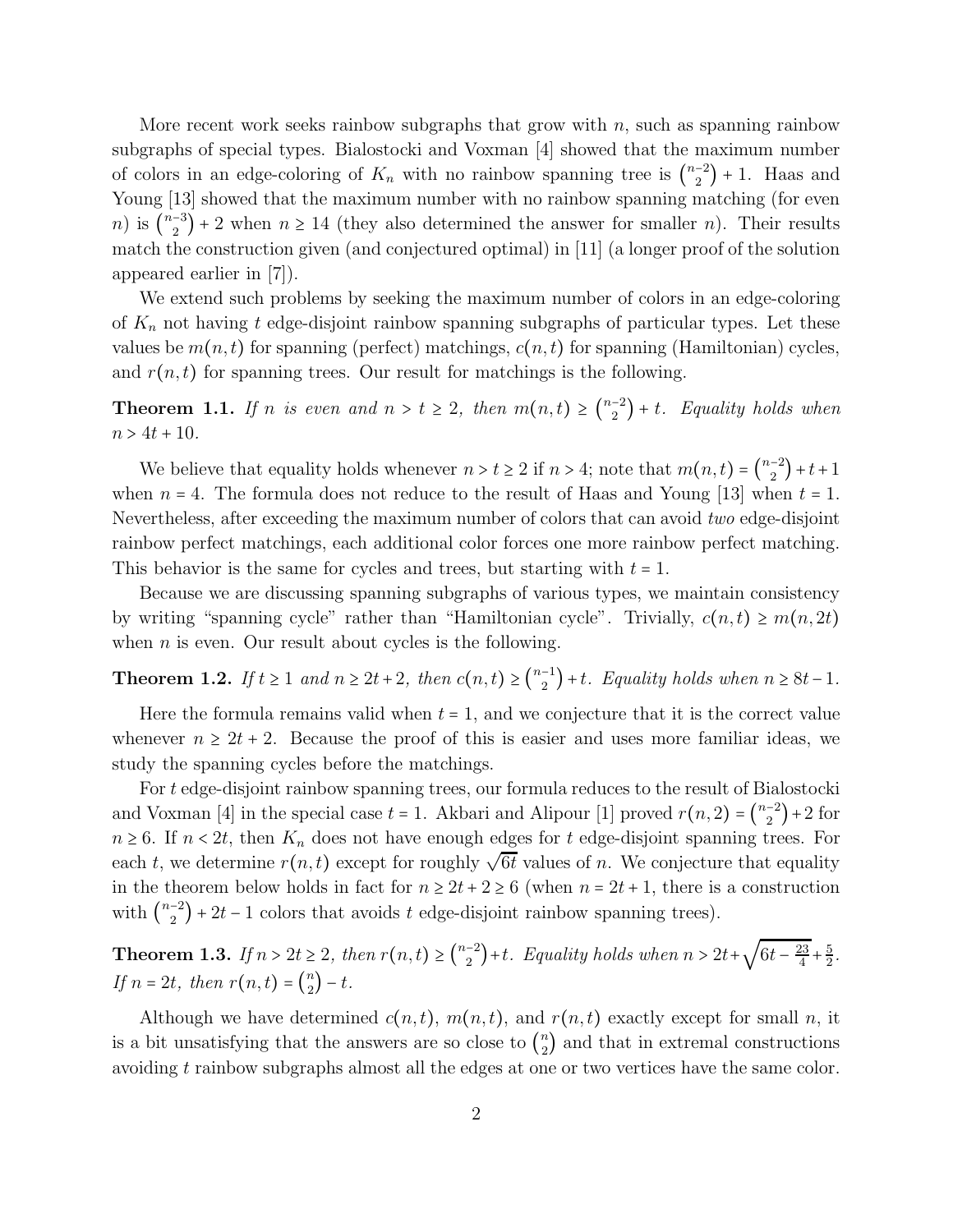More general problems exclude such colorings. LeSaulnier and West [19] used the term q*-tolerant* to describe edge-colorings where no vertex has more than q incident edges with the same color. Let  $c_q(n, t)$ ,  $m_q(n, t)$ , and  $r_q(n, t)$  denote the maximum number of colors in a q-tolerant edge-coloring of  $K_n$  not having t edge-disjoint rainbow spanning cycles, matchings, or trees, respectively.

Proper edge-colorings are just 1-tolerant edge-colorings. Brualdi and Hollingsworth [5] conjectured that every proper  $(n-1)$ -edge-coloring of  $K_n$  decomposes into rainbow spanning trees (for  $n \geq 6$ ). They proved that two edge-disjoint rainbow spanning trees can always be found. Horn [15] proved that  $\epsilon n$  edge-disjoint rainbow spanning trees can be found, for some positive constant  $\epsilon$ .

Kaneko, Kano, and Suzuki [18] conjectured more generally that every properly edgecolored complete graph (with any number of colors) decomposes into rainbow spanning trees, and they proved that three such trees can always be found. Akbari and Alipouri [1] showed that two edge-disjoint rainbow spanning trees can be found even when the coloring is not proper, as long as no color appears more than  $n/2$  times (this condition is stronger than  $n/2$ -tolerance). Carraher, Hartke, and Horn [6] proved that there are at least  $\lfloor n/(323 \log n) \rfloor$ such trees when  $n \geq 65000$ .

For rainbow cycles, Akbari et al. [2] guaranteed that a proper edge-coloring of  $K_n$  contains a rainbow cycle of length at least  $n/2 - 1$ . Gyárfás et al. [12] improved this to  $(4/7 - o(1))n$ .

In general, these problems seem quite difficult when  $q = 1$ . The value for which we solve some of the questions is  $q = n - 1$ , which drops all restrictions on tolerance. In Section 2, we provide constructions for general q to place our results in a broader context. We then prove the upper bounds for Theorems 1.1–1.3 in Sections 3–5.

Most upper bounds for anti-Ramsey problems use a common technique. A *representing subgraph* in an edge-coloring of  $K_n$  is a spanning subgraph containing exactly one edge of each color. Our proofs that the constructions are optimal generally proceed by choosing a representing subgraph that is extremal in some sense and proving that it or a graph closely related to it contains the desired subgraph(s).

To obtain the desired subgraphs, we apply various classical tools. For spanning cycles, we use corollaries of the sufficient condition by Chv $\alpha$ tal [8] on vertex degrees for spanning cycles. For spanning matchings, we use a recent lower bound [16] for maximum matchings in bipartite graphs. For spanning trees, we use the condition of Nash-Williams [21] for edgedisjoint spanning trees and a classical lower bound on the matching number of a bipartite graph in terms of the minimum degree.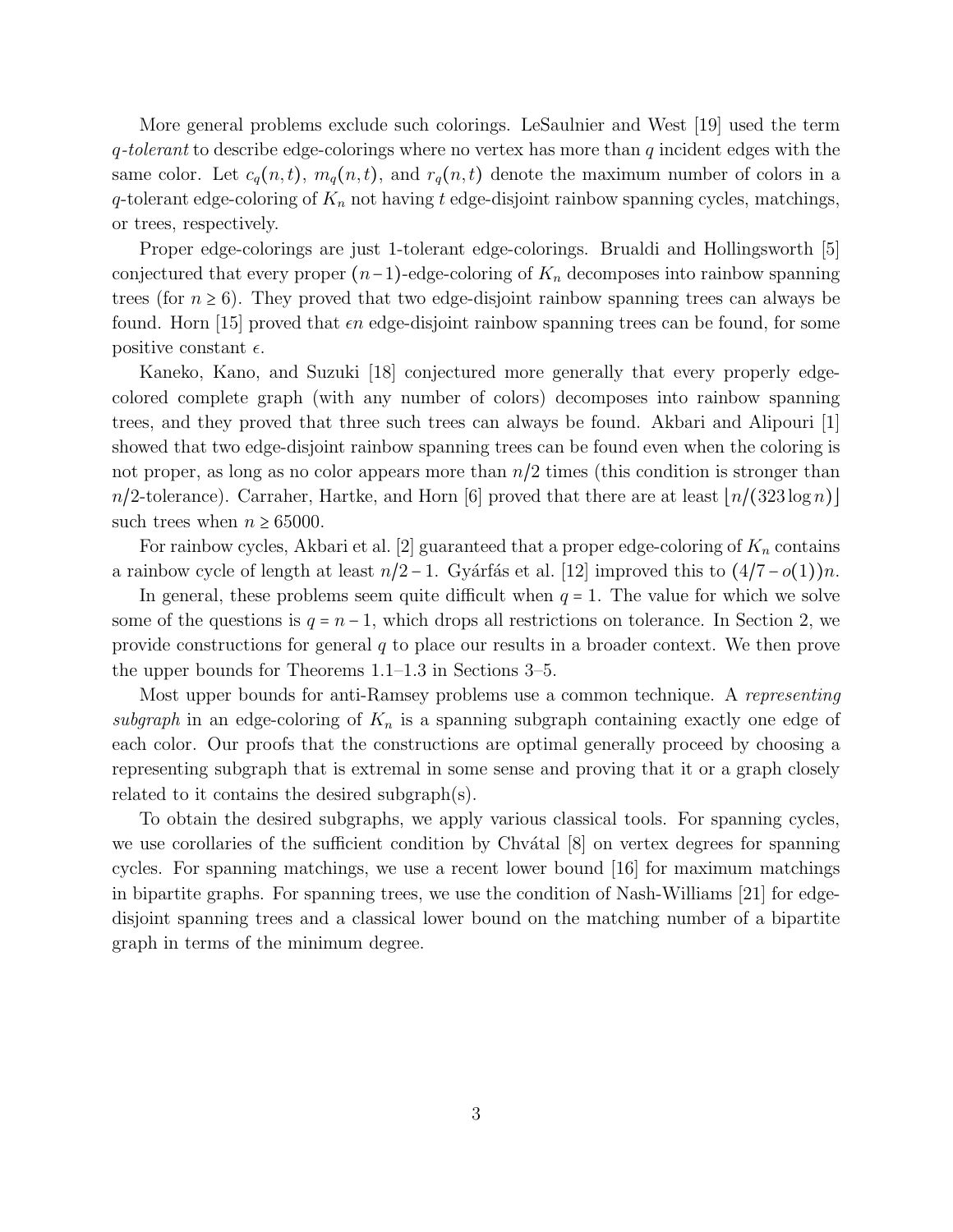#### 2 Construction of  $q$ -Tolerant Edge-Colorings

Recall that  $c_q(n, t)$ ,  $m_q(n, t)$ , and  $r_q(n, t)$  are the maximum numbers of colors in a q-tolerant edge-coloring of  $K_n$  not having t edge-disjoint rainbow spanning cycles, matchings, or trees, respectively. The constructions for the three problems are similar.

The *join*  $H \oplus H'$  of two graphs H and H' is the graph obtained from the disjoint union  $H + H'$  by making all of  $V(H)$  adjacent to all of  $V(H')$ . Let G denote the complement of a graph G, and let  $G[S]$  denote the subgraph induced by a vertex subset S.

**Lemma 2.1.**  $Fix p, q \in \mathbb{N}$ . For positive integers s and s' with  $s, s' \leq pq$ , the complete bipartite *graph*  $K_{s,s'}$  *has a q-tolerant edge-coloring using* p *colors. If*  $pq \ge n > p$ *, then*  $K_p \oplus \overline{K}_{n-p}$  *also has such an edge-coloring, as does*  $K_{p+1} \oplus \overline{K}_{n-p-1}$  *if also p is odd,*  $pq \geq n-1$ *, and*  $q \geq 3$ *.* 

*Proof.* The graph  $K_{s,s'}$  is bipartite with maximum degree at most pq; hence it has a proper edge-coloring with at most  $pq$  colors. Combining the colors into  $p$  sets of size at most  $q$  yields a q-tolerant edge-coloring with p colors.

If  $pq \ge n$  with  $p < n$ , then  $q \ge 2$ , and the previous paragraph yields a  $(q-1)$ -tolerant edgecoloring with p colors for the subgraph  $K_{p,n-p}$  of  $K_p\oplus\overline{K}_{n-p}$ . It remains to add a coloring of the complete subgraph of order  $p$ . By Vizing's Theorem, this subgraph has a proper coloring using  $p$  colors. This adds at most 1 to the multiplicity of each color at each vertex, completing the desired q-tolerant edge-coloring. If p is odd and  $q \geq 3$ , then the same argument works starting with  $K_{p+1,n-p-1}$ .  $\Box$ 

In each construction below, we partition the vertex set of  $K_n$  into sets S and S' of sizes s and s'. We define a q-tolerant edge-coloring on the corresponding subgraph  $K_{s,s'}$  or  $K_s \oplus Ks'$ using Lemma 2.1 and extend this to a q-tolerant edge-coloring of  $K_n$ . In each case, there will be  $t - 1$  "key" colors used on single edges such that every rainbow spanning subgraph of the desired type must use at least one of these edges. Consequently, the construction will not have t such subgraphs.

When we add new colors on single edges or switch single edges to new colors, the coloring remains q-tolerant. Also, we can switch t−1 edges to new colors without eliminating existing colors when the switched edges come from color classes whose average size exceeds t.

**Proposition 2.2.** *If*  $n, t, q$  *are positive integers such that*  $n > 2t$  *and*  $q \geq 2$ *, then*  $c_q(n, t) \geq$  $\binom{n-p}{2}$  + p + t - 1, where p =  $\lceil \frac{n}{q} \rceil$  $\frac{n}{q}$ .

*Proof.* Choose a vertex partition  $(S, S')$  with  $|S| = p$  and  $|S'| = n-p$ . Since  $pq \ge n$ , Lemma 2.1 yields a q-tolerant edge-coloring of  $K_p\oplus\overline{K}_{n-p}$  using p colors, where S is the p-clique. Change the colors on  $t-1$  edges incident to S to new "key" colors without eliminating colors. Color the edges of  $K_n$  induced by S' using  $\binom{n-p}{2}$  additional colors on one edge each. The coloring is q-tolerant. Each rainbow spanning cycle uses an edge with a key color, since a cycle avoiding them has at least  $p+1$  edges incident to S, all confined to a set of p colors.  $\Box$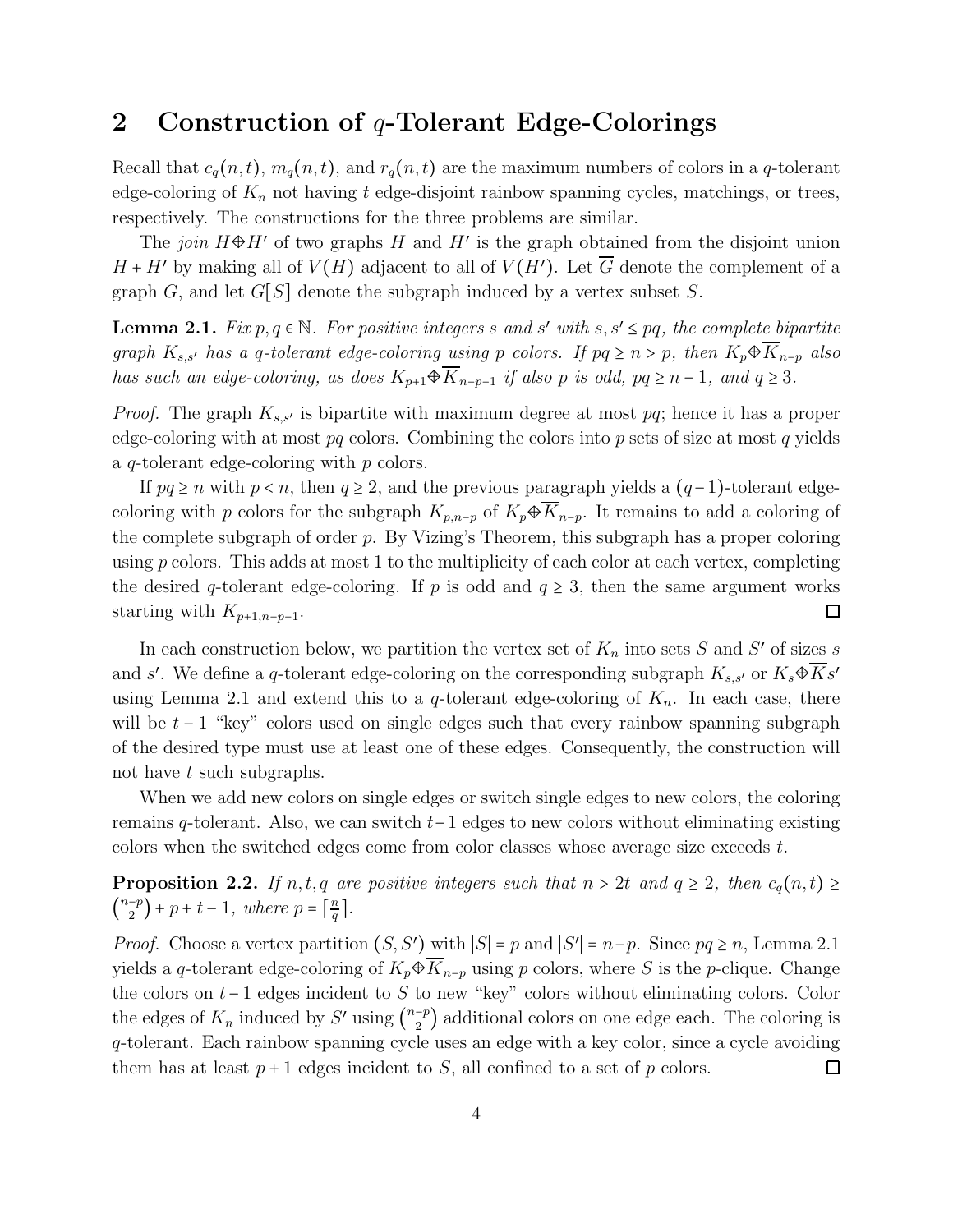Setting  $q = n$  yields  $p = 1$ , and then the formula shows that our upper bound for  $n \geq 8t-1$  in Theorem 3.4 is sharp when there are no tolerance restrictions. This holds also for matchings, but the situation is a bit more complicated for matchings because we need two constructions. The necessary condition for the stronger construction suggests the difference between the cases  $t = 1$  and  $t > 1$  in the matching problem with unrestricted tolerance, since  $\binom{1+1}{2} < t$  if and only if  $t > 1$ .

**Proposition 2.3.** Let  $n, t, q$  be positive integers such that  $n$  is even,  $n > t$ , and  $q \geq 2$ . If  $\binom{p+1}{2} < t$ , where  $p = \lceil \frac{n-1}{q+1} \rceil$  $\frac{n-1}{q+1}$ , then  $m_q(n,t) \geq {n-p-1 \choose 2} + p+t-1$ . When  ${p+1 \choose 2} \geq t$  and  $q > \sqrt{n}$ , there *is a weaker bound:*  $m_q(n, t) \geq {n-p'-1 \choose 2} + p' + t - 2$ , where  $p' = \lceil \frac{n-3}{q+1} \rceil$  $\frac{n-3}{q+1}$  + 2.

*Proof.* Choose a vertex partition  $(S, S')$  with  $|S| = p+1$  and  $|S'| = n-p-1$ . Since  $pq \ge n-p-1$ and  $pq \geq p+1$ , by Lemma 2.1 there is a q-tolerant edge-coloring of  $K_{p+1,n-p-1}$  using p colors, where S is the part of size  $p+1$ . Use new key colors on  $t-1$  edges incident to S, including all edges induced by S. Color the edges of  $K_n$  induced by S' using  $\binom{n-p-1}{2}$  additional colors that each appear on one edge. A rainbow spanning matching that avoids the key colors matches all  $p + 1$  vertices of S into S', but such edges have at most p colors. Hence each rainbow spanning matching must use a key color.

When  $\binom{p+1}{2} \geq t$ , we cannot color all edges induced by S with key colors. Instead, choose a vertex partition  $(S, S')$  with  $|S| = p' + 1$  and  $|S'| = n - p' - 1$ ; note that  $p' > p$ . The definition of p' yields  $(p'-2)q \geq n-p'-1$ . By Lemma 2.1, there is a q-tolerant edge-coloring of  $K_{p'+1,n-p'-1}$ using  $p' - 2$  colors, where S is the part of size  $p' + 1$ . Color all the edges induced by S with one additional color, but change the color on  $t-1$  of these edges to new key colors. The coloring is still q-tolerant, since  $q > \sqrt{n}$  yields  $q \geq p'$ . Color the edges of  $K_n$  induced by S' using  $\binom{n-p-1}{2}$  additional colors that each appear on one edge. A rainbow spanning matching that avoids the key colors can only use one edge within S, since those edges all have the same color. Hence it uses at least  $p' - 1$  edges joining S to S', but only  $p' - 2$  colors appear on those edges. Hence each rainbow spanning matching must use a key color.

**Proposition 2.4.** *If*  $n, t, q$  *are positive integers such that*  $n > t$  *and*  $q \geq 3$ *, then*  $r_q(n, t) \geq$  $\binom{n-p-1}{2}$  + p + t - 1 *if* p *is odd, where* p *is the smallest odd integer that is at least*  $\lceil \frac{n-1}{q} \rceil$  $\frac{-1}{q}$ .

*Proof.* Choose a vertex partition  $(S, S')$  with  $|S| = p + 1$  and  $|S'| = n - \underline{p-1}$ . Since  $pq \ge n - 1$ and p is odd, by Lemma 2.1 there is a q-tolerant edge-coloring of  $K_{p+1}\oplus\overline{K}_{n-p-1}$  using p colors, where S is the clique of order  $p + 1$ . Change the colors on  $t - 1$  edges incident to S to new key colors without eliminating any colors. Color the edges of  $K_n$  induced by  $S'$  using  $\binom{n-p-1}{2}$ additional colors that each appear on one edge. Every spanning tree has at least  $p+1$  edges incident to  $S$ . If it uses no key colors, then these edges are restricted to  $p$  colors. Hence every rainbow spanning tree uses a key color.  $\Box$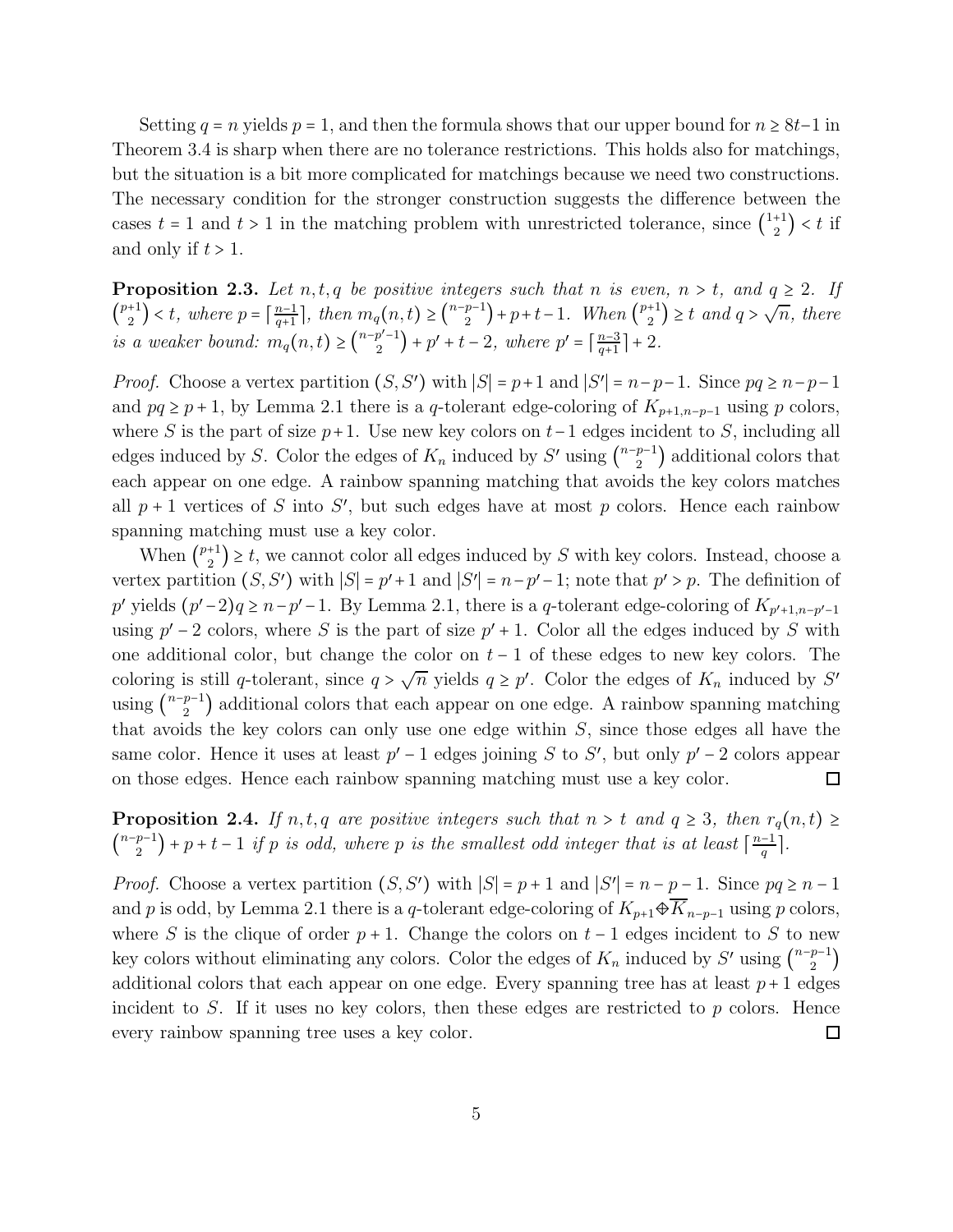### 3 Rainbow Spanning Cycles

When  $n \leq 2t$ , a rainbow edge-coloring of  $K_n$  does not have t edge-disjoint spanning cycles, so then  $c(n, t) = {n \choose 2}$ . For  $n > 2t$ , the question becomes nontrivial. The lower bound construction is valid whenever  $n > 2t$ , but our proof of optimality requires  $n \geq 8t - 1$ . We conjecture that the construction is optimal for  $n > 2t$ . Our proof of the lower bound uses a well-known result of Chv´atal [8] giving a sufficient condition for a spanning cycle.

**Theorem 3.1** (Chvátal [8]). Let G be a graph with vertex degrees  $d_1, \ldots, d_n$  in nondecreasing *order.* If  $d_i > i$  *or*  $d_{n-i} \geq n-i$  *whenever*  $i < n/2$ *, then G is Hamiltonian.* 

We need a less familiar corollary, stated in [3, p. 218], for which we review the proof. A graph G is *Hamiltonian-connected* if for all  $u, v \in V(G)$ , there is a spanning u, v-path.

**Corollary 3.2.** Let G be a graph with vertex degrees  $d_1, \ldots, d_n$  in nondecreasing order. If  $d_i > i + 1$  *or*  $d_{n-i} \geq n-i+1$  *whenever*  $i < (n-1)/2$ *, then G is Hamiltonian-connected.* 

*Proof.* To obtain a spanning  $u, v$ -path in  $G$ , form  $G'$  from  $G$  by adding a new vertex  $w$  with neighborhood  $\{u, v\}$ . The condition  $d_1 > 2$  or  $d_{n-1} \ge n$  yields  $d_1 \ge 3$ , so  $d_{G'}(w) = \delta(G')$ . Letting  $n' = n + 1$  and letting  $d'_1, \ldots, d'_{n'}$  be the vertex degrees in G' in nondecreasing order, we have  $d'_1 = 2$  and  $d'_i \geq d_{i-1}$ . Thus  $d'_i > i$  or  $d_{n'-i} \geq n'-i$  whenever  $i < n'/2$ . By Chvátal's Theorem, G' has a spanning cycle C, and  $C - w$  is a spanning u, v-path in G.  $\Box$ 

Corollary 3.2 yields a tool that we will use in proving our upper bounds for both the cycle problem and the matching problem.

**Lemma 3.3.** Let G be a graph with vertex degrees  $d_1, \ldots, d_n$  in nondecreasing order. If  $d_i \geq i + 2j$  *or*  $d_{n-i} \geq n-i+2j-1$  *whenever*  $i < (n-1)/2$ *, then G has j edge-disjoint spanning paths with any* j *specified vertex pairs as endpoints.*

*Proof.* Setting  $j = 1$  yields the statement of Corollary 3.2. For larger j, Corollary 3.2 still yields one such path. Deleting its edges reduces each vertex degree by at most 2. Hence the claim follows by induction on  $i$ .  $\Box$ 

Recall that in an edge-coloring  $\phi$  of  $K_n$ , a *representing subgraph* is a spanning subgraph of  $K_n$  whose edge set consists of one edge of each color used in  $\phi$ .

**Theorem 3.4.** *If*  $t \ge 2$  *and*  $n \ge 8t - 1$ *, then*  $c(n,t) = \binom{n-1}{2} + t$ *.* 

*Proof.* By Proposition 2.2 with  $p = 1$ , it remains only to prove the upper bound. Given an edge-coloring of  $K_n$  using  $\binom{n-1}{2} + t + 1$  different colors, we will find t edge-disjoint rainbow spanning cycles. Choose  $G$  to be one of the representing subgraphs having the largest minimum degree. Let  $d_1, \ldots, d_n$  be the vertex degrees in G, in nondecreasing order. To facilitate application of Theorem 3.1 and Lemma 3.3, we want  $d_i \geq i + 2t$  for  $i \leq (n-1)/2$ .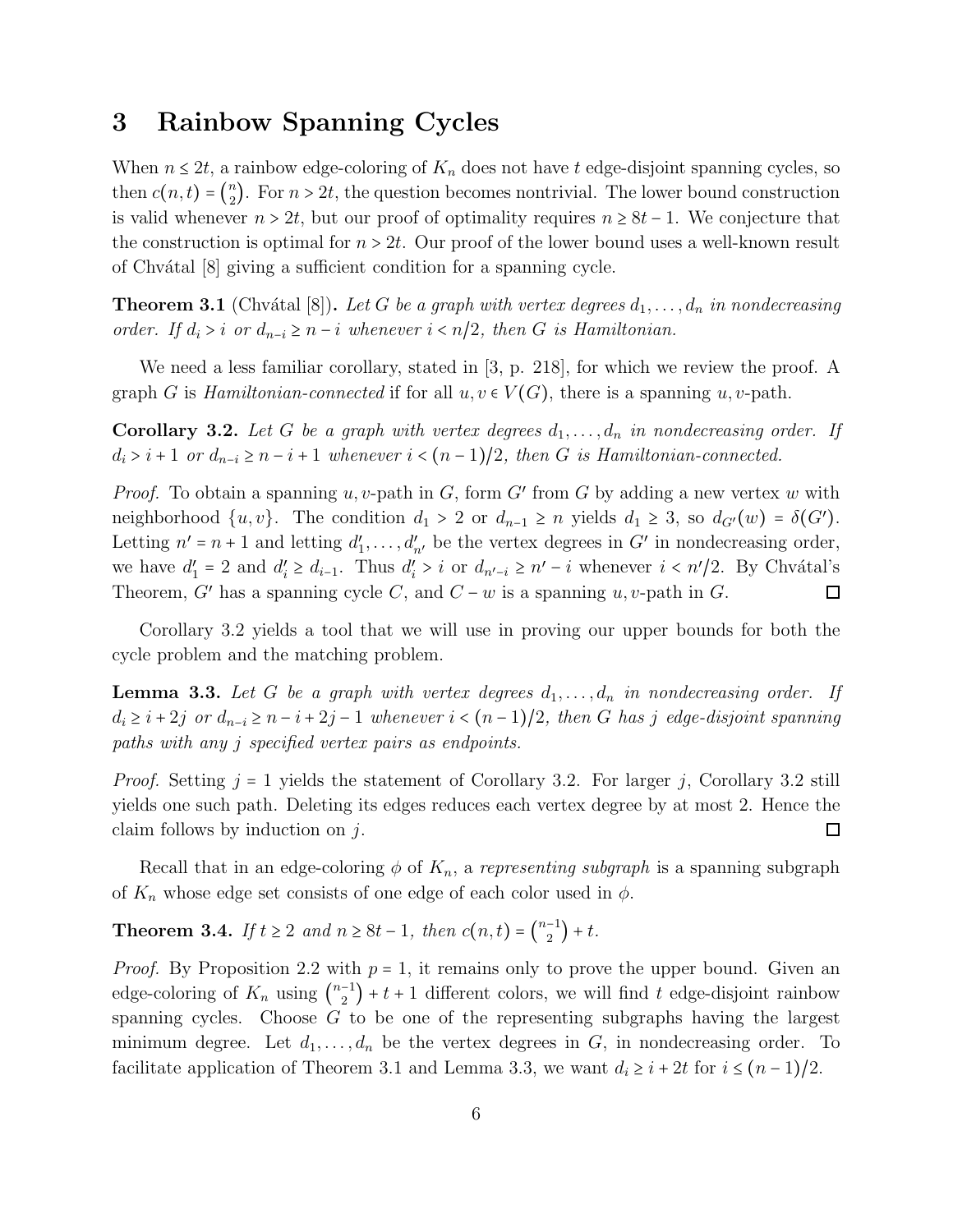If  $d_i < i+2t$ , then at most  $i(2t+i-1)$  edges of G are incident to the i lowest-degree vertices in G. At most  $\binom{n-i}{2}$  edges are not incident to them, so together  $\binom{n-1}{2}+t+1 \leq i(2t+i-1)+\binom{n-i}{2}$ . The inequality simplifies to  $(i-1)(n-2t-\frac{3}{2})$  $\frac{3}{2}i-1 \leq t-1$ . Since the left side is quadratic in i with negative curvature, the inequality fails throughout an interval for i if and only if it fails at the ends. It always holds when  $i = 1$ . For  $i = 2$ , it holds if and only if  $n \leq 3t + 3$ . For  $i = (n-1)/2$  and  $n \ge 2t + 1$ , it holds if and only if  $n-2t-1 \le \frac{3}{2}$  $\frac{3}{2}i$ , which simplifies to  $n \leq 8t-2$ . We conclude that  $d_i \geq i + 2t$  for  $2 \leq i \leq \frac{n-1}{2}$  when  $n \geq 8t - 1$ .

Now consider  $d_1$ . If  $d_1 \geq 2t$ , then iteratively applying Theorem 3.1 yields t spanning cycles in G, as desired. Hence we may assume  $d_1 < 2t$ . Since  $|E(G)| = \binom{n-1}{2} + t + 1$ , we have  $d_1 \geq t+1$ . The inequalities  $d_i \geq i+2t$  still hold for  $2 \leq i \leq \frac{n-1}{2}$ .

Let u be the vertex with degree  $d_1$  in G. Since G has largest minimum degree among all representing subgraphs, all edges of  $K_n$  incident to u have colors that appear on an edge incident to u in G; otherwise, replacing an edge of G with an edge of the same color at u would increase the minimum degree.

Since  $n \geq 3t$  and  $d_1 < 2t$ , we can select edges  $e_1, \ldots, e_t$  incident to u that are not in G. For  $1 \le i \le t$ , choose from among  $t + 1$  edges of different colors incident to u in G an edge  $e'_i$ with color different from  $e_i$ . The pairs  $\{e_i, e'_i\}$  for  $1 \le i \le t$  form three-vertex rainbow paths through u with endpoints in  $G - u$ , using colors not in  $G - u$ . Hence it suffices to find t edge-disjoint spanning paths in  $G - u$  having these specifed endpoints.

Let  $G' = G - u$ , let  $n' = n - 1$ , and let  $d'_1, \ldots, d'_{n'}$  be the (nondecreasing) vertex degrees of G'. Since  $d_G(u) = d_1$ , for  $i \ge 1$  we have  $d'_i \ge d_{i+1} - 1 \ge i+2t$ . By Lemma 3.3, G' has t spanning paths that form edge-disjoint rainbow spanning cycles in  $G$  with the chosen pairs at  $u$ .  $\Box$ 

#### 4 Rainbow Perfect Matchings

When  $n \leq t$ , the rainbow coloring of  $E(K_n)$  does not have t edge-disjoint perfect matchings, so then  $m(n,t) = \binom{n}{2}$ . For  $n > t$  the question becomes nontrivial. The construction for the lower bound is valid whenever  $n > t$ , but our proof of optimality requires  $n > 4t + 10$ . We conjecture that the construction is optimal for  $n > t$ .

In proving the upper bound, we use the lemmas of Section 3 and another result guaranteeing large matchings in bipartite graphs. An X, Y *-bigraph* is a bipartite graph with parts X and Y. The *matching number*  $\alpha'(G)$  is the maximum size of a matching in G.

**Theorem 4.1** (Jahanbekam–West [16]). Let G be a graph with vertex degrees  $d_1, \ldots, d_n$  in *nondecreasing order. If* G *is an* X, Y *-bigraph, then*  $\alpha'(G) \ge \max_k \min\{2d_{k+2}, |X| - k, |Y| - k\}.$ 

We need another corollary of Theorem 3.1 to obtain perfect matchings.

**Lemma 4.2.** Let G be a graph with vertex degrees  $d_1, \ldots, d_n$  in nondecreasing order, where *n* is even. If  $d_i \geq i$  or  $d_{n-i} \geq n-i-1$  for  $i < n/2$ , then G has a perfect matching.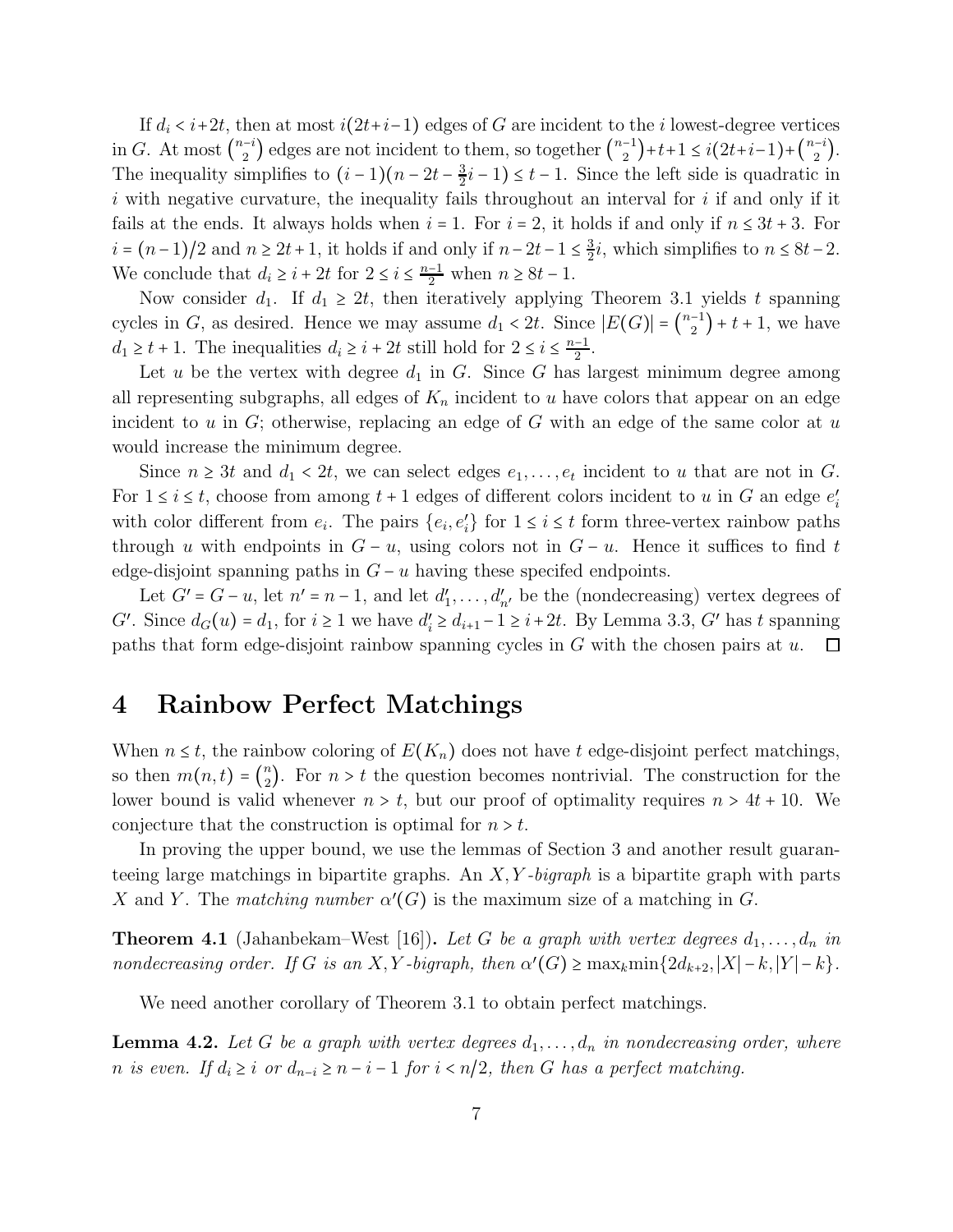*Proof.* Form G' from G by adding a vertex u adjacent to all of  $V(G)$ . In G', u has highest degree, and the degrees of other vertices increase by 1 from G. Letting  $d'_1, \ldots, d'_{n'}$  be the vertex degrees in G', we have  $d'_i > i$  or  $d'_{n'-i} = 1 + d_{n+1-i} \ge 1 + n - i = n' - i$ . By Theorem 3.1, G′ has a spanning cycle. Alternate edges along it form a perfect matching in G.  $\Box$ 

In an *n*-vertex graph G with  $d_i \geq i+t-1$  for  $i < n/2$ , Lemma 4.2 guarantees t edge-disjoint perfect matchings. Say that an edge incident to a vertex  $w$  is an edge "at"  $w$ .

**Theorem 4.3.** *If n is even and*  $n > 4t + 10$  *with*  $t \ge 2$ *, then*  $m(n, t) = \binom{n-2}{2} + t$ *.* 

*Proof.* By Proposition 2.3 with  $p = 1$ , it suffices to prove the upper bound. It suffices to consider an edge-coloring of  $K_n$  using exactly  $\binom{n-2}{2} + t + 1$  colors. We prove that t edgedisjoint rainbow perfect matchings can be found. Among all representing subgraphs having the largest minimum degree, choose  $G$  to be one having also the largest value of  $d_2$  when the vertex degrees are  $d_1, \ldots, d_n$  in nondecreasing order.

By Lemma 4.2, having  $d_i \geq i+t-1$  for  $i \leq n/2-1$  will yield t edge-disjoint perfect matchings in G. Due to a later case, we prefer to require the stronger inequality  $d_i \geq i + t + 1$ . As in Theorem 3.4, if  $d_i \leq i + t$ , then at most  $i(t + i)$  edges of G are incident to i lowest-degree vertices in G. Since G has at most  $\binom{n-i}{2}$  other edges,  $\binom{n-2}{2} + t + 1 \le i(t+i) + \binom{n-i}{2}$ . The inequality simplifies to

$$
(i-2)\left(n-t-\frac{3i+7}{2}\right)\leq t+3.\tag{(*)}
$$

Since (\*) holds when  $i \leq 2$ , we must consider  $d_1$  and  $d_2$  separately later. To prove  $d_i \geq i+t+1$ for  $3 \le i \le n/2 - 1$ , we show that (\*) fails on that interval. For fixed n and t, the left side is quadratic in i with negative curvature. Hence it exceeds  $t + 3$  throughout an interval if it exceeds  $t + 3$  at the endpoints. When  $i = 3$ ,  $(*)$  requires  $n \leq 2t + 11$ , but we have assumed  $n > 4t + 10$ . Since  $n/2 - 3 > t + 3$  when  $n > 2t + 12$ , the inequality holds for  $i = n/2 - 1$  only if  $n-t \leq \left\lceil \frac{3i+7}{2} \right\rceil$ , which requires  $n \leq 4t+10$ . Thus  $d_i \geq i+t+1$  for  $3 \leq i \leq n/2-1$  when  $n > 4t+10$ .

If  $d_2 \geq t + 1$  and  $d_1 \geq t$ , then Lemma 4.2 yields t edge-disjoint perfect matchings in G. Hence we may assume  $d_2 \leq t$  or  $d_1 \leq t - 1$ ; our remaining arguments are structural. Choose distinct  $u, v \in V(G)$  so that  $d_G(u) = d_1$  and  $d_G(v) = d_2$ .

If  $d_2 \geq t + 1$ , then  $d_1 \leq t - 1$ . Now any color at u in  $K_n$  cannot appear in  $G - \{u\}$ , since substituting the edge at  $u$  for the edge of the same color in  $G$  would yield a representing subgaph with larger minimum degree. Form  $G'$  from  $G$  by adding  $t-d_1$  of the edges incident to u in  $K_n$ . Now  $d_{G'}(u) = t$ , and  $d_{G'}(w) \geq d_G(w)$  for all w. By Lemma 4.2, G' contains t edge-disjoint perfect matchings. These are rainbow matchings in the edge-coloring, since each uses exactly one edge at  $u$ , and the colors on those edges appear nowhere else in  $G'$ .

We may therefore assume  $d_2 \leq t$ . Since  $d_3 \geq t + 4$ , any color appearing at u or v cannot occur in  $G - \{u, v\}$ , since substituting that edge for the edge of the same color in G would yield a representing subgraph with lowest degrees lexicographically larger than  $(d_1, d_2)$ . It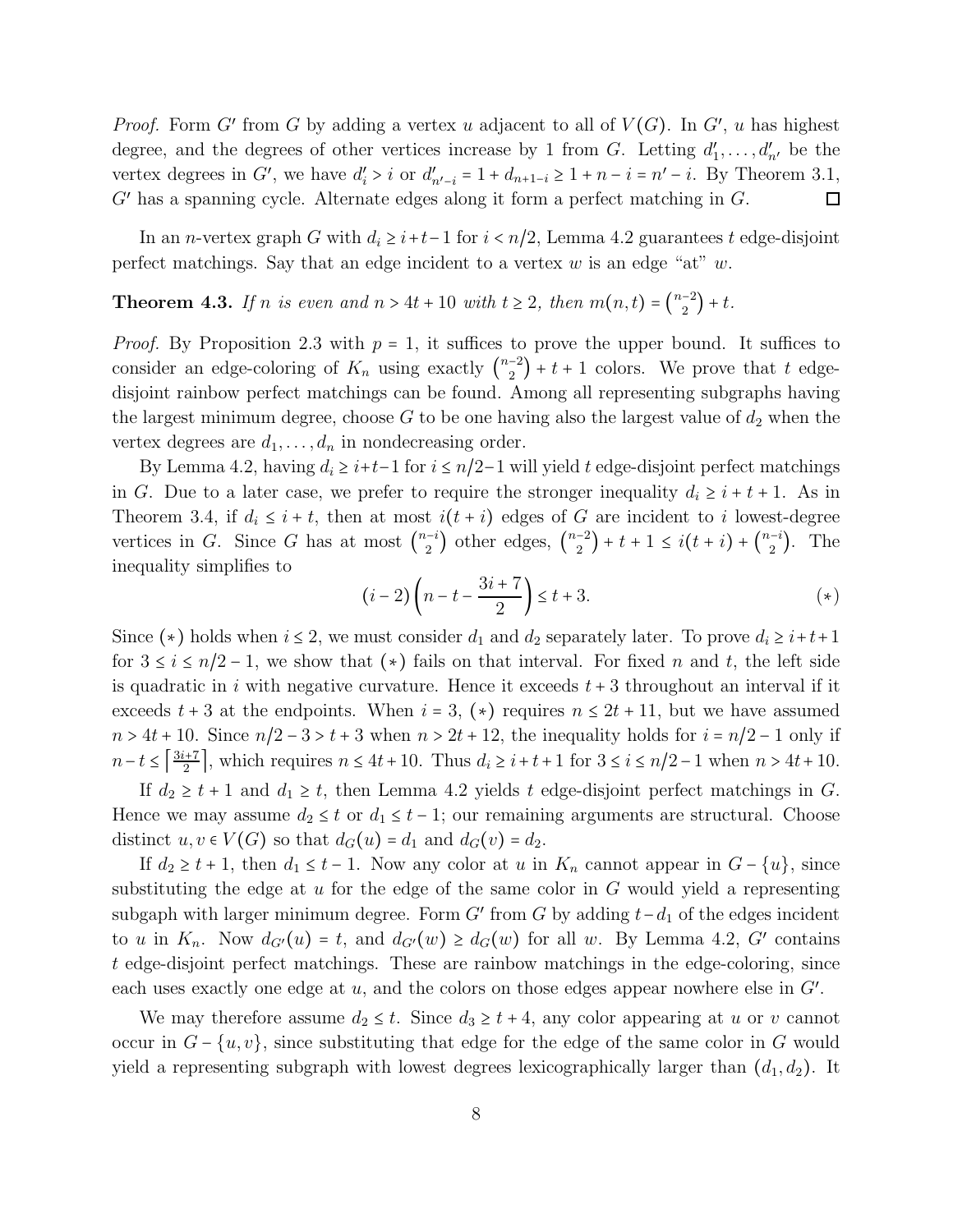therefore suffices to find edges at  $u$  and  $v$  for the  $t$  rainbow matchings and then complete those matchings using edges from G at the remaining vertices. Let  $E_1 = \{uv\}$ , and let  $E_2, \ldots, E_t$  be disjoint rainbow pairs of nonincident edges at u and v, if they exist. The jth matching  $M_j$  will contain  $E_j$ .

If  $\{E_1, \ldots, E_t\}$  exist, then we use Lemma 4.2 to find  $M_j$ . For  $1 \leq j \leq t$ , let  $G_j$  be the spanning subgraph whose edge set consists of  $E_j$ , all edges of  $G - \{u, v\}$  not used in  $M_1, \ldots, M_{j-1}$ , and one more edge incident to v and to the end other than u of the edge incident to u in  $E_j$ . Note that  $d_{G_j}(u) = 1$  and  $d_{G_j}(v) = 2$ . Each vertex outside  $\{u, v\}$  loses j-1 incident edges for the matchings and at most two more to  $\{u, v\}$ . With degrees  $d'_1, \ldots, d'_n$ for  $G_j$  and  $d_i \ge i + t + 1$  in  $G$ , we thus have  $d'_1 = 1$ ,  $d'_2 = 2$ , and  $d'_i \ge i + t - j$  for  $i \ge 3$ . Since  $j \leq t$ , always  $d'_i \geq i$ . Hence Lemma 4.2 yields a perfect matching  $M_j$  in  $G_j$ . Since  $d'_1 = 1$  and  $d'_2 = 2$ , the edges of  $M_j$  incident to  $\{u, v\}$  must be precisely the edges of  $E_j$ .

It remains only to find the pairs  $E_2, \ldots, E_t$ . For this we seek a matching in an auxiliary X, Y-bigraph H. Let  $X = \{e_1, \ldots, e_{n-2}\}\$  and  $Y = \{f_1, \ldots, f_{n-2}\}\$ , where  $\{e_1, \ldots, e_{n-2}\}\$  and  ${f_1, \ldots, f_{n-2}}$  are the sets of edges in  $K_n - uv$  incident to u and to v, respectively. Put  $e_i f_j \in E(H)$  if and only if  $e_i$  and  $f_j$  have different colors and share no endpoint. We show that H has a matching of size  $t - 1$ ; the edges of the matching are the desired pairs.

Let  $c_1, \ldots, c_{2n-4}$  be the vertex degrees in H, in nondecreasing order. By Theorem 4.1 with  $k = n-t-1$ , the proof is complete when  $c_{n-t+1} \geq \frac{t-1}{2}$ . Hence we may assume  $c_{n-t+1} < \frac{t-1}{2}$ . Say that a vertex in H with degree at most  $t/2 - 1$  has *low degree*.

Let  $e_i$  be a vertex of low degree in H, and let a be the color on  $e_i$ . Excluding the edge incident to  $e_i$  and at most  $t/2-1$  other edges leaves at least  $n-2-t/2$  edges at v (other than uv) with color a. The same reasoning applies if  $d_H(f_i) \le t/2-1$ . Since  $t < n/4$ , all low-degree vertices of H in the same part have the same color.

If X and Y have both low-degree vertices, with different colors, then we now have at least  $2n-2-t$  edges incident to  $\{u, v\}$  in these two colors. Since  $n-t+1 > 2$ , there are more than two low-degree vertices, and hence there are strictly more than  $2n-2-t$  edges in these two colors. Since only  $2n-3$  edges are incident to  $\{u, v\}$  in  $K_n$ , this leaves at most  $t-2$ edges, so at most t colors are incident to  $\{u, v\}$ . At most  $\binom{n-2}{2}$  colors appear on edges not incident to  $\{u, v\}$ , so there are at most  $\binom{n-2}{2} + t$  colors, a contradiction.

Hence all the low-degree vertices in H have the same color; call it a. Since at least  $t + 1$ colors must appear incident to  $\{u, v\}$ , at most  $2n - 3 - t$  vertices of H can have color a, and at least  $t-1$  have other colors. At least one part, say X has at least  $n-2-t/2$  vertices of color a. Now Y has at least  $n - t + 1$  such vertices (if all the low-degree vertices are in Y) or at least  $n-2-t/2$  such vertices (if both parts have low-degree vertices). In either case, select  $t-1$  vertices of other colors; at most  $t-1$  have been selected on each side. Since  $n-2-t/2 > n-t+1 \ge t-1$  when  $n \ge 2t-2$ , these  $t-1$  vertices can be matched to vertices of color a to obtain the desired matching in H. color a to obtain the desired matching in H.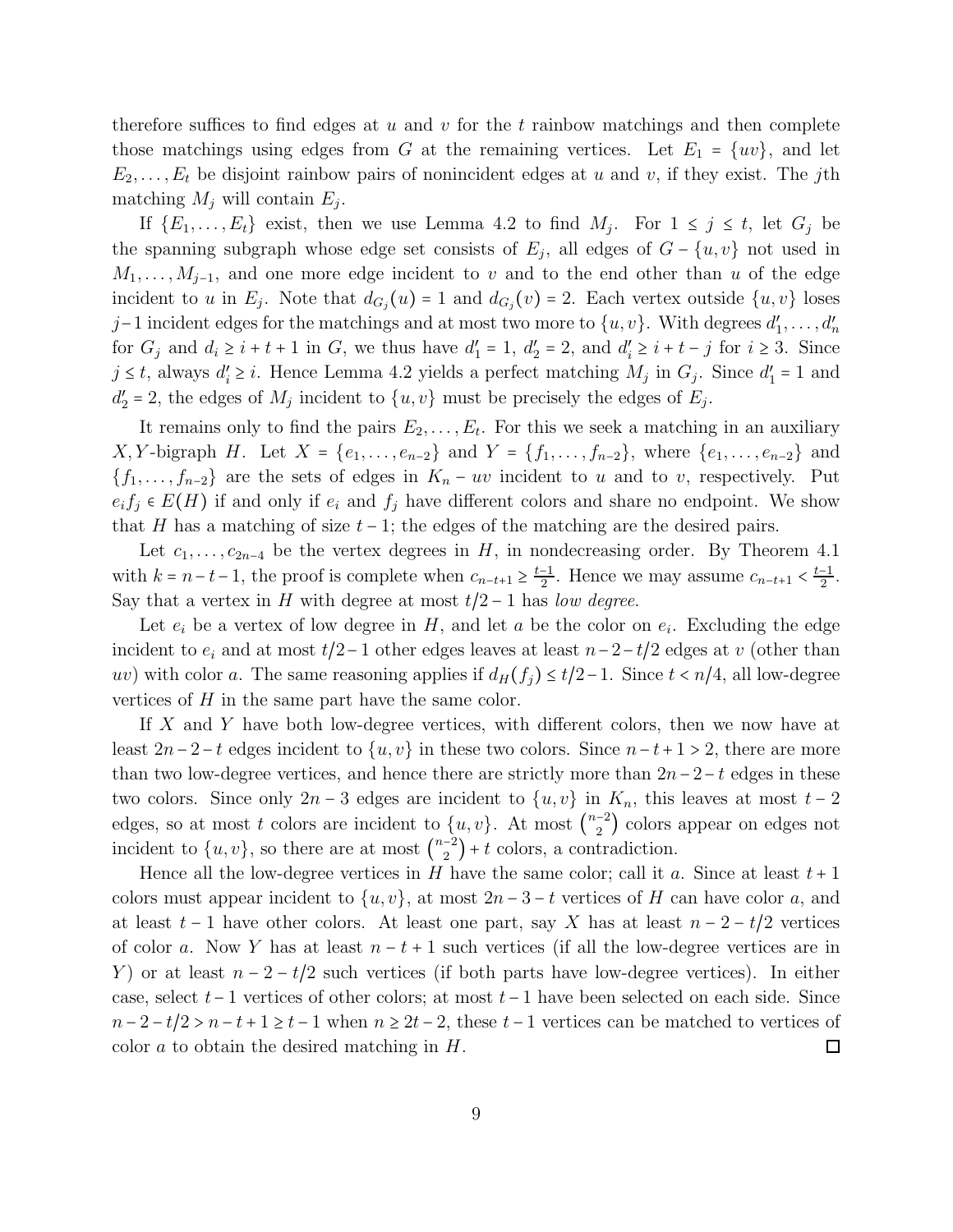#### 5 Rainbow Spanning Trees

We begin with the constructions for the lower bounds in Theorem 1.3. The general construction for the lower bound  $\binom{n-2}{2}+t$  is just the special case of Proposition 2.4 when  $q \ge n-1$  and hence  $p = 1$ . We describe the special case here for clarity and to compare with the stronger constructions when  $n \in \{2t, 2t + 1\}$  (when  $n < 2t$ , the answer is  $\binom{n}{2}$ ).

**Lemma 5.1.** For positive integers n and t such that  $t ≤ 2n - 3$ , there is an edge-coloring of  $K_n$  using  $\binom{n-2}{2}$  + t *colors that does not have t edge-disjoint rainbow spanning trees. When*  $n = 2t + 1$ , the construction improves to  $\binom{n-2}{2} + 2t - 1$  colors. When  $n = 2t$ , it improves to  $\binom{n-2}{2} + 3t - 3$ , which equals  $\binom{n}{2} - t$  in that case.

*Proof.* We require  $t \leq 2n-3$  so that  $K_n$  has at least  $\binom{n-2}{2} + t$  edges. Fix two vertices u and v. Use color 1 on all but  $t-1$  edges joining u or v to the  $n-2$  other vertices. Use distinct colors on the remaining edges. This coloring uses  $\binom{n-2}{2} + t$  colors. Every rainbow spanning tree contains at least two edges incident to  $\{u, v\}$ . Since only  $t - 1$  edges incident to u or v have colors different from 1 and at least one of them must be used in each rainbow spanning tree, there are at most  $t - 1$  edge-disjoint rainbow spanning trees.

When  $n = 2t + 1$ , any t edge-disjoint spanning trees use all but t edges. An edge-coloring with  $2t + 1$  edges in one color therefore must have two edges of that color in one of the t spanning trees, even if the other  $\binom{n}{2} - 2t - 1$  edges have distinct colors. The number of colors in the construction is  $\binom{n}{2} - 2t$ , which equals  $\binom{n-2}{2} + 2t - 1$  when  $n = 2t + 1$ .

When  $n = 2t$ , let  $t + 1$  edges have color 1 and the other edges have distinct other colors;  $\binom{n}{2}$  – t colors are used. In this case, forming t edge-disjoint spanning trees requires using all the edges, so the plentiful color contributes twice to one of the sets.

In the rest of this section, we prove the upper bounds on  $r(n, t)$ . In the main proof, we start with an edge-coloring of  $K_n$  with  $\binom{n-2}{2}+t+1$  colors. With this many colors, Lemma 5.4 guarantees that some representing subgraph of  $K_n$  has a 2t-connected subgraph. In such a subgraph, a famous result of Nash-Williams (Theorem 5.2) guarantees  $t$  edge-disjoint spanning trees.

Theorem 5.2. (Nash-Williams [21]) *Every* 2t*-edge-connected graph contains* t *edge-disjoint spanning trees.*

We will extend these trees to edge-disjoint rainbow spanning trees in the full graph. It will be easy to extend to all but the last two vertices; absorbing the last two vertices requires applying Theorem 5.3 to an auxiliary bipartite graph.

**Theorem 5.3.** *If* G *is a bipartite graph with parts* X *and* Y, *then*  $\alpha'(G) \ge \min\{2\delta(G), |X|, |Y|\}$ *.*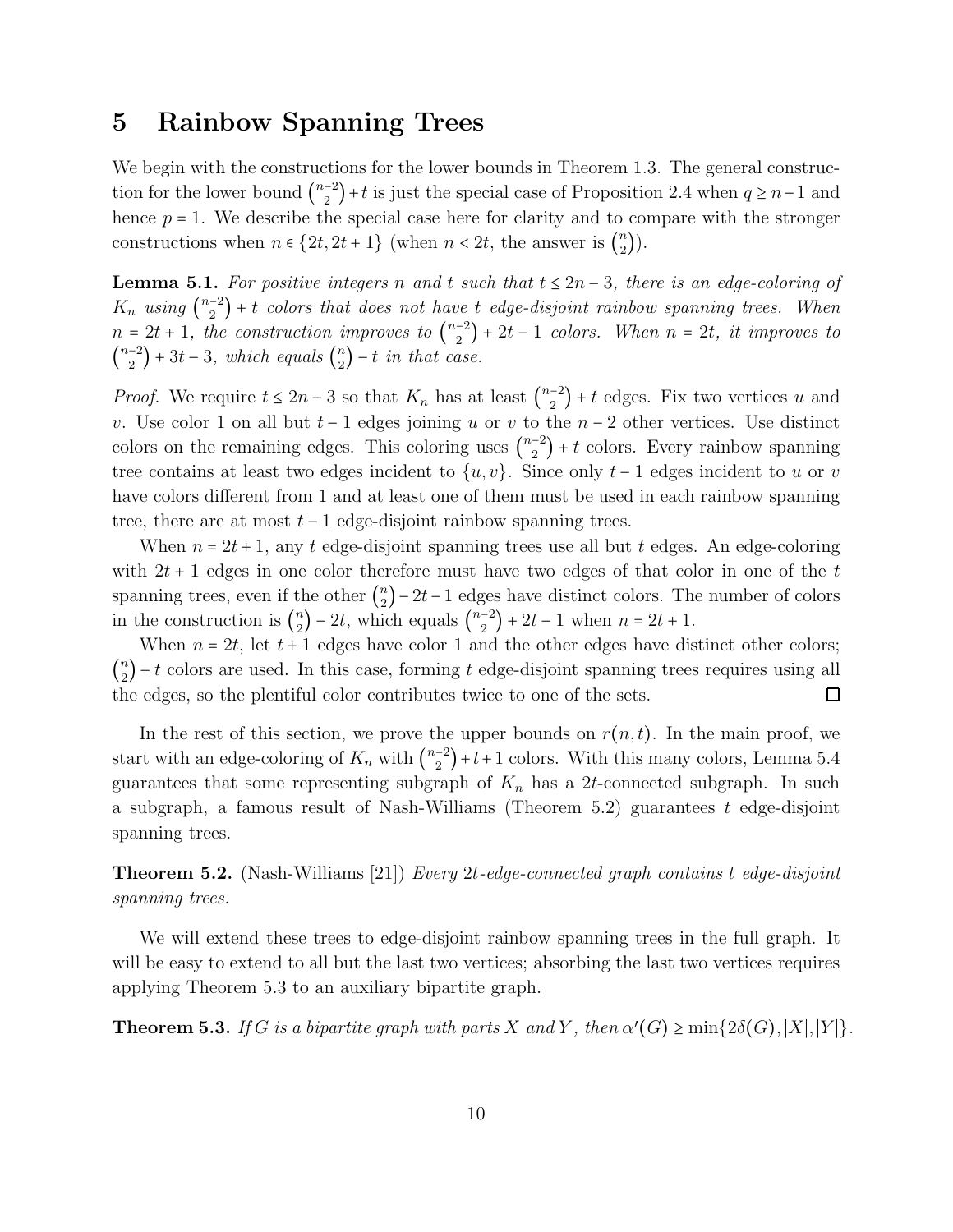Theorem 5.3 follows from Theorem 4.1, but this folklore result also has a simple direct proof. If a maximum matching M is smaller, then it omits vertices  $x \in X$  and  $y \in Y$ . These vertices must have as neighbors both endpoints of some edge in  $M$  (since the set of vertices omitted by M is independent and  $|M| < 2\delta(G)$ , yielding an augmenting path of length 3.

The 2t-edge-connected graph to which we will apply Theorem 5.2 will be obtained via the following lemma.

Lemma 5.4. *Every graph G with*  $n-\ell$  *vertices,*  $\delta(G) \ge k$ *, and*  $|E(G)| \ge {n-2 \choose 2} + \frac{k}{2} + 1 - \ell(k-1)$ *is* k-edge-connected, where  $n, k, \ell \in \mathbb{Z}$  satisfy  $1 \leq k + 1 \leq n - \ell$  and  $n \geq k + 6$ .

*Proof.* Suppose that G has a minimal edge-cut F of size less than k. Since  $\delta(G) \geq k$ , each component of  $G - F$  has size at least  $k + 1$ , by a well-known elementary exercise. Hence  $|E(G)| \leq {k+1 \choose 2} + {n-\ell-k-1 \choose 2} + k-1$ . Since we are given  $|E(G)| \geq {n-2 \choose 2} + \frac{k}{2} + 1 - \ell(k-1)$ , it suffices to prove  $f(\ell) < 0$ , where

$$
f(\ell) = {k+1 \choose 2} + {n-\ell-k-1 \choose 2} + k-1 - {n-2 \choose 2} - \frac{k}{2} - 1 + \ell(k-1).
$$

The derivative of  $f$  is  $\frac{-1}{2}[2(n-\ell-k-1)-1]+k-1$ , and  $f''(\ell) = 1$ . Hence  $f(\ell) \le$ max $\{f(0), f(n-k-1)\}\$  when  $0 \leq \ell \leq n-k-1$ . Since  $f(0), f(n-k-1) < 0$ , we also have  $f(\ell)$  < 0, as desired.  $\Box$ 

The next lemma is the main case of the upper bound in Theorem 1.3. For a vertex  $v$  in a graph G, let  $\Gamma(v)$  denote the set of edges incident to v.

**Lemma 5.5.** If 
$$
n > 2t + \sqrt{6t - \frac{23}{4}} + \frac{5}{2}
$$
, then  $r(n, t) \leq {n-2 \choose 2} + t$ .

*Proof.* Note that  $n \geq 2t + 3$  under this hypothesis when  $t \geq 1$ . It suffices to show that an edge-coloring of  $K_n$  using exactly  $\binom{n-2}{2}$  + t + 1 different colors has t edge-disjoint rainbow spanning trees. Let  $G$  be a representing subgraph.

If G is disconnected, then G has an isolated vertex u, since  $\binom{n-2}{2} + 1$  is the maximum number of edges in an n-vertex graph having at least two nontrivial components. Since  $G-u$ is lacking only  $n-1-t$  edges, in fact  $G-u$  is 2-edge-connected. Choose  $e \in \Gamma(u) - E(G)$ . Let e' be the edge in G having the same color as e. The graph  $G - e' + e$  is a connected representing subgraph. This proves the full claim when  $t = 1$  (completing the result of [4]). Henceforth we may assume  $t \geq 2$ , which yields  $n \geq 2t + 6$ .

Among all connected representing subgraphs of  $K_n$ , choose G to lexicographically minimize  $(m_G(1), \ldots, m_G(t))$ , where  $m_G(t)$  is the number of vertices in G with degree at most t. Call this t-tuple the t-vector of G, denoted  $c_t(G)$ ; it will be relevant later in the proof.

Since  $n > 2t +$ √  $6t - \frac{23}{4}$  $_4$  + 5  $\frac{5}{2}$  implies  $\binom{2t}{2} + (n-2t)(2t-1) < \binom{n-2}{2} + t + 1$ , iteratively adding vertices joined to at most 2t−1 earlier vertices cannot produce enough edges to construct G. Hence G has a subgraph H with  $\delta(H) \geq 2t$  that is obtained from G by iteratively deleting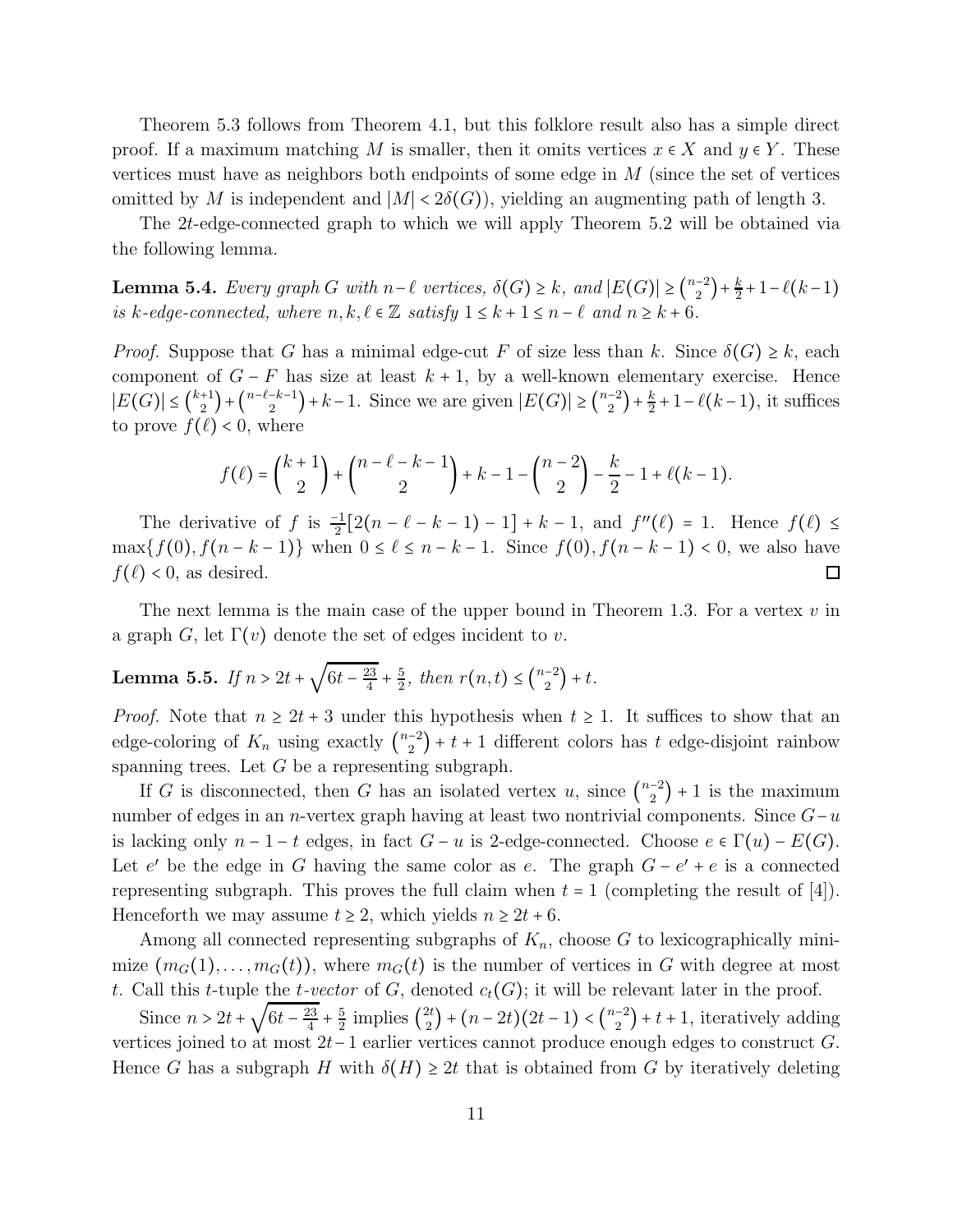vertices with remaining degree at most  $2t - 1$ . If  $\ell$  vertices are deleted to obtain H, then  $|E(H)| \geq |E(G)| - \ell(2t-1) = \binom{n-2}{2} + t + 1 - \ell(2t-1)$ . By Lemma 5.4 with  $k = 2t$ , the graph H is 2t-edge-connected. Hence  $|V(H)| \geq 2t + 1$  and  $\ell \leq n - (2t + 1)$ .

Index  $V(G) - V(H)$  as  $u_1, \ldots, u_\ell$  by choosing  $u_i$  among the remaining vertices to have the most neighbors in  $V(H) \cup \{u_1, \ldots, u_{i-1}\}$ ; let  $d_i^*$  be that number of neighbors.

We claim that  $d_i^* \geq t+1$  when  $i \leq \ell-2$ . Fix i, and let  $b = d_i^*$ . The choice of  $u_i$  yields  $i \leq t+1$  when  $i \leq t-2$ . The  $i$ , and let  $0 - u_i$  $d_{i+j}^* \leq b+j$  for  $0 \leq j \leq \ell-i$ . Let  $k = \ell-i+1$ . We have  $|E(G)| \leq {n-k \choose 2} + \sum_{j=0}^{k-1}$  $j=0$  $(b+j) = {n-k \choose 2} + kb + {k \choose 2}.$ Since  $\binom{n-2}{2} - \binom{n-k}{2} = n(k-2) - \binom{k}{2} - (k-3)$ , the contradiction  $\binom{n-k}{2} + kb + \binom{k}{2} < \binom{n-2}{2} + t+1 = |E(G)|$ holds if and only if  $n > k+2+\frac{kb-t}{k-2}$ . Suppose  $b \leq t$ . If  $k = 3$ , then  $n > k+2+\frac{kb-t}{k-2}$ , since  $n \geq 2t+6$ when  $t \ge 2$ . For  $k \ge 4$ , we have  $k \le \ell \le n-(2t+1)$ , and hence  $k+2+\frac{kb-t}{k-2} \le n-2t+1+t(\frac{k-1}{k-2})$  $\frac{k-1}{k-2}$ ) < n. Since  $b \leq t$  yields a contradiction whenever  $k \geq 3$ , we obtain  $d_i^* \geq t + 1$  when  $i \leq \ell - 2$ .

Let  $G' = G - \{u_{\ell-1}, u_{\ell}\}.$  Since H is 2t-edge-connected, H has t edge-disjoint spanning trees, by Theorem 5.2. Since  $d_i^* \geq t+1$  when  $i \leq \ell-2$ , we can iteratively add  $u_1, \ldots, u_{\ell-2}$ to H, letting  $e_1^i, \ldots, e_t^i$  be distinct edges joining  $u_i$  to  $V(H) \cup \{u_1, \ldots, u_{i-1}\}$  in G. Adding  $\{e_j^1$  $j_1^1, \ldots, e_j^{\ell-2}$  to the *j*th spanning tree in H (for each *j*) creates t edge-disjoint spanning trees of G'; call them  $T_1, \ldots, T_t$ . If also  $d_{\ell-1}^*$ ,  $d_{\ell}^* \geq t$ , then we further augment  $T_1, \ldots, T_t$ , adding t edges from  $u_{\ell-1}$  and then from  $u_{\ell}$  to obtain t edge-disjoint rainbow spanning trees of  $K_n$ . Hence  $d_{\ell-1}^* < t$  or  $d_{\ell}^* < t$ . By the choice of  $u_1, \ldots, u_{\ell}$ , we cannot have  $d_{\ell-1}^* < t$  and  $d_{\ell}^* > t$ . This leaves two cases.

**Case 1:**  $d_{\ell-1}^* \geq t+1$  and  $d_{\ell}^* \leq t-1$ . Add edges from  $u_{\ell-1}$  to augment  $T_1, \ldots, T_t$  into edge-disjoint spanning trees of  $G - u_{\ell}$ . Note that  $\delta(G - u_{\ell}) \ge t + 1$ . Let e be incident to  $u_{\ell}$  in  $K_n - E(G)$ . Let e' be the edge in G having the color of e, and let  $F = G - e' + e$ . If e' is not incident to  $u_{\ell}$ , then its endpoints have degree at least  $t+1$  in G. The first index where  $c_t(F)$ and  $c_t(G)$  differ is  $d_{\ell}^*$ , and its value in  $c_t(F)$  is less than in  $c_t(G)$  since  $d_F(u_{\ell}) > d_G(u_{\ell})$ . This makes  $c_t(F)$  lexicographically smaller than  $c_t(G)$ , contradicting the choice of G. Hence we may assume that the color of any edge incident to  $u_{\ell}$  in  $K_n - E(G)$  appears on no edge in  $G - u_{\ell}$ . For any edges  $e_1, \ldots, e_t$  incident to  $u_{\ell}$  in  $K_n$ , adding  $e_i$  to the *i*th spanning tree of  $G - u_{\ell}$  completes t edge-disjoint rainbow spanning trees of  $K_n$ , as desired.

**Case 2:**  $d_{\ell-1}^* \leq t$  *and*  $d_{\ell}^* \leq t$ *, with strict inequality for at least one.* We have  $h \leq 2t-1$ , where  $h = d_{\ell-1}^* + d_{\ell}^*$ . For  $v \in V(G')$ , we have  $|E(G)| \leq {n-3 \choose 2} + d_{G'}(v) + h$ . Since  $|E(G)| \geq {n-2 \choose 2} + t + 1$ and  $n \geq 2t + 6$ , we obtain  $d_G(v) \geq d_{G'}(v) \geq 3t + 4 - h$ . Since  $h \leq 2t - 1$ , we have  $d_G(v) \geq t + 5$ for  $v \notin \{u_{\ell-1}, u_{\ell}\}.$  If some edge  $e$  incident to  $u_{\ell-1}$  or  $u_{\ell}$  in  $K_n - E(G)$  has the same color as an edge e' in G', then let  $F = G - e' + e$ , as in Case 1. Now  $d_F(v) > d_G(v)$  when v is at least one of  $\{u_{\ell-1}, u_{\ell}\}\$ , while  $d_F(v) \geq t+4$  for all other vertices. Again  $c_t(F)$  is lexicographically smaller than  $c_t(G)$ , contradicting the choice of G. Hence we may assume that the color of any edge incident to  $\{u_{\ell-1}, u_{\ell}\}\$  in  $K_n - E(G)$  appears on no edge in G'. Our task now is to pick pairs of edges to extend  $T_1, \ldots, T_t$  to reach  $u_{\ell-1}$  and  $u_{\ell}$ .

Let  $e_1, \ldots, e_{n-2}$  be the edges incident to  $u_{\ell-1}$  in  $K_n - \{u_\ell\}$ , and let  $e'_1, \ldots, e'_{n-1}$  be the edges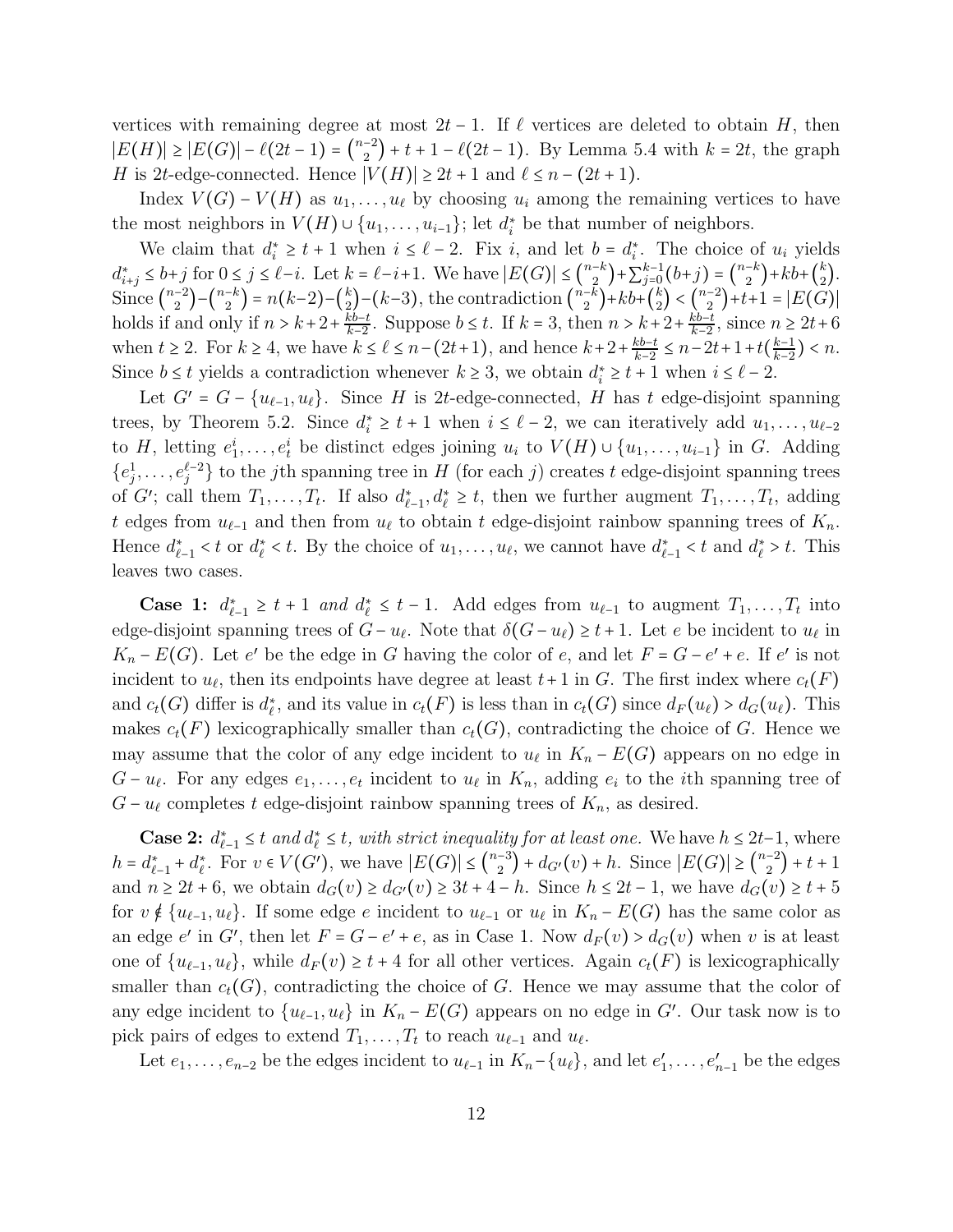incident to  $u_{\ell}$  in  $K_n$ . Construct an auxiliary bipartite graph H with partite sets  $\{e_1, \ldots, e_{n-2}\}$ and  $\{e'_1, \ldots, e'_{n-1}\}\$  such that  $e_i e'_j \in E(G)$  if and only if  $e_i$  and  $e'_j$  have different colors in  $K_n$ . If  $\alpha'(H) \geq t$ , then a matching of size t in H corresponds to t pairs of edges incident to  $\{u_{\ell}, u_{\ell-1}\}$ such that the edges in each pair have different colors. Since these colors do not appear on edges of G', adding one of these pairs to each of  $T_1, \ldots, T_t$  yields the desired t edge-disjoint rainbow spanning trees of  $K_n$ .

Since  $n \geq 2t + 6$ , then partite sets of H have size at least  $2t + 4$ . If also  $\delta(H) \geq \frac{t}{2}$ , then Theorem 5.3 yields  $\alpha'(H) \geq t$ . Hence we may assume  $\delta(H) \leq \frac{t-1}{2}$ . Give each vertex of H its color in the edge-coloring of  $K_n$ . Let z be a vertex of minimum degree in H, and let a be its color. Let X and X' be the partite sets of H, named so that  $z \in X$ . Let k and k' count the vertices with color a in X and X', respectively. Since  $d_H(z) = |X'| - k'$  and  $n \ge 2t + 6$ , we have  $k' \ge n - 2 - \frac{t-1}{2} \ge t$ .

If  $|X| - k \ge t$ , then  $\alpha'(H) \ge t$  by matching t vertices of color a in X' into X. Hence  $k > |X| - t \geq t$ . Now each part has at least t vertices with color a. Since  $|E(G)| \geq {n-2 \choose 2} + t+1$ , there are also edges of at least t colors other than a incident to  $\{u_{\ell-1}, u_{\ell}\}\$ . Now t such vertices of H can be matched to vertices with color a to obtain  $\alpha'(H) \geq t$ , no matter how those vertices are distributed to X and X'. those vertices are distributed to  $X$  and  $X'$ .

For a set S of vertices in a graph H, let  $N_H(S)$  denote the set of vertices with neighbors in S. In proving the upper bound for the case  $n = 2t$ , we use Hall's Theorem [15] stating that an X, Y-bigraph H has a matching covering X if and only if  $|N_H(S)| \ge |S|$  for all  $S \subseteq X$ .

Lemma 5.6. *If*  $n = 2t$ , *then*  $r(n,t) \leq {n \choose 2} - t$ .

*Proof.* We use induction on t. For  $t = 1$  the claim is trivial. For  $t = 2$ , any edge-coloring of  $K_4$  with five colors decomposes into two rainbow spanning paths. For  $t > 2$ , we may assume that the edge-coloring uses exactly  $\binom{2t}{2} - t + 1$  colors. A color appearing on only one edge (or the edge itself) is *singleton*. Let  $d'(v)$  be the number of singletons incident to v. If k colors are non-singleton, then at most  $\binom{2t}{2} - 2k$  edges are singleton. Hence at most  $\binom{2t}{2}$  – k colors are used, so  $k \le t - 1$ , and at least  $\binom{2t}{2}$  – 2(t – 1) colors are singleton. Thus  $\sum_{v \in V(K_{2t})}^{V(\mathcal{L})} d'(v) \ge 2\left[\binom{2t}{2} - 2(t-1)\right] = 2t(2t-3) + 4.$  We consider two cases.

Case 1: *For some vertex* u*, all incident edges are singleton.* Some two edges have the same color, so  $d'(v) \leq 2t-2$  for some vertex v. If every such vertex has at most  $t-1$  incident singletons, then  $d'(v) \leq t-1$  and also  $d'(x) \leq t-1$  when xv is non-singleton. With  $d'(x) \leq 2t-1$ when xv is singleton,  $\sum_{w} d'(w) \leq (t+1)(t-1) + (t-1)(2t-1) = (t-1)3t$ , which contradicts  $\sum_{v} d'(v) \ge 2t(2t-3) + 4$ . Hence  $t \le d'(w) \le 2t - 2$  for some vertex w.

Let  $R = V(K_{2t}) - \{u, w\}$ . Since  $d'(u) = 2t - 1$  implies that uw is singleton, deleting u and w eliminates at most  $4t-4$  colors. Hence at least  $\binom{2t-2}{2} - (t-1)+1$  colors are used within R. Since  $|R| = 2t - 2$ , by the induction hypothesis the edge-coloring induced by R decomposes into rainbow spanning trees  $T_1, \ldots, T_{t-1}$ . Let  $\mathbf{T} = \{T_1, \ldots, T_{t-1}\}.$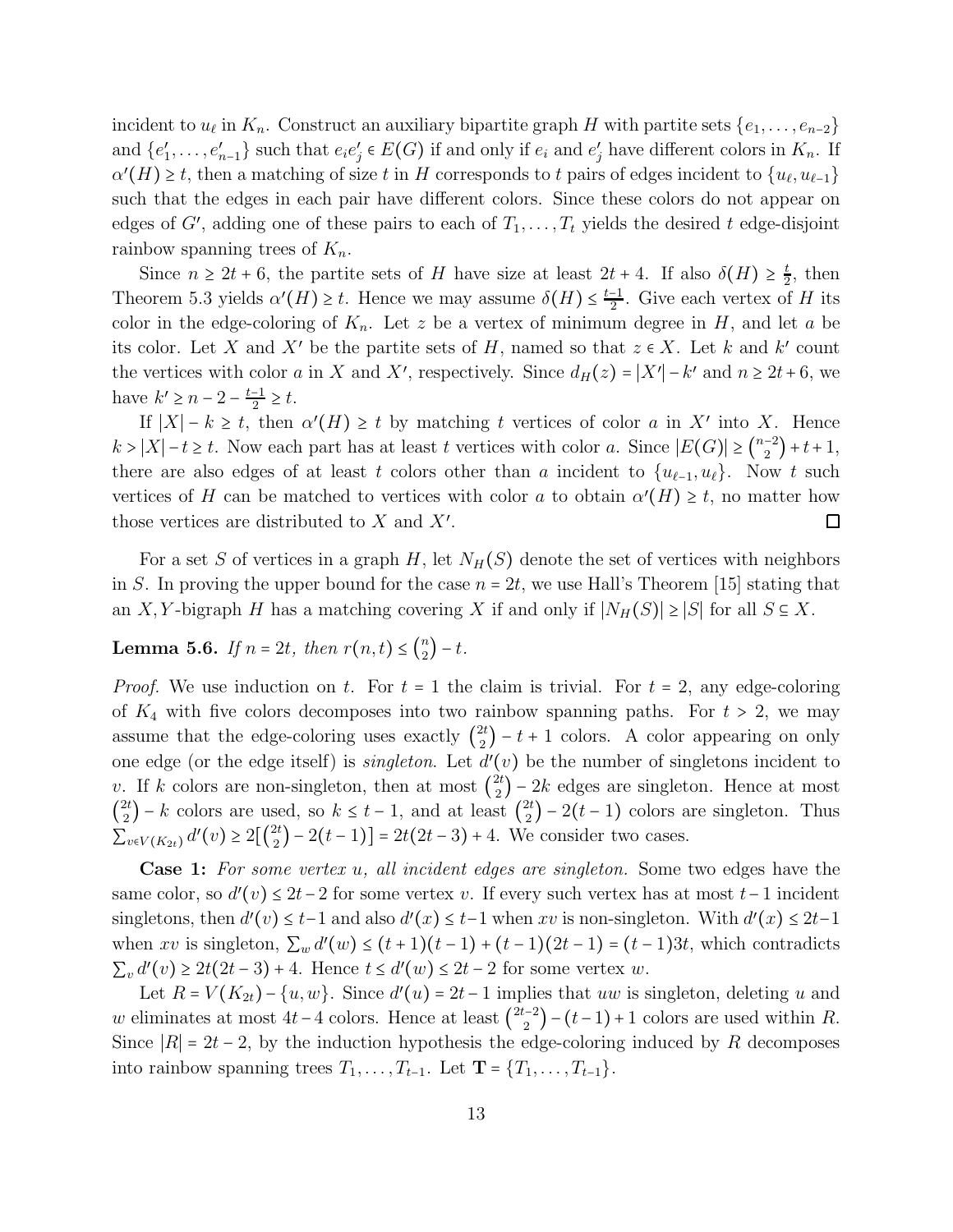Let  $e_1, \ldots, e_p$  be the non-singleton edges incident to w; these join w to R. Since  $d'(w) \ge t$ , we have  $p \leq t-1$ . We will match  $p-1$  of these edges to trees in **T** so that the color on each matched edge does not appear in the tree it is matched to. This extends these trees to  $w$ . Among the remaining edges incident to u and w we will find a spanning tree  $T_t$  of  $K_{2t}$ , edges to extend the unmatched trees to  $w$ , and edges to extend each tree in  $T$  to  $u$ .

To find the matching, consider an auxiliary bipartite graph H with parts  $\{e_1, \ldots, e_p\}$  and **T**. Make  $e_i$  and  $T_j$  adjacent in H if and only if the color on  $e_i$  appears on no edge in  $T_j$ . To prove  $\alpha'(H) \geq p-1$ , we use Hall's Theorem [15].

If  $\alpha'(H) < p$ , then let S be a minimal subset of  $\{e_1, \ldots, e_p\}$  such that  $|N_H(S)| < |S|$ ; hence  $|N_H(S)| = |S| - 1$ . Let C be the set of colors on edges in S. Let  $l = |S|$  and  $m = |C|$ , so  $m \leq l$ . All colors in C appear in all  $t - 1 - (l - 1)$  trees outside  $N_H(S)$ . Hence these colors cover at least  $m(t-l) + l$  edges in  $K_{2t}$ . Deleting all but one edge of each color in C keeps at least one edge of each color, so  $\binom{2t}{2} - m(t-l) - l + m \geq \binom{2t}{2} - t + 1$ . This inequality simplifies to  $(m-l)l \geq (m-1)(t-1)$ . If  $m \geq 2$ , then  $m-1 \geq m-l$  yields  $l \geq t-1 \geq p$ , which implies  $\alpha'(H) \geq p-1$ . If  $m = 1$ , then the one color in C appears in all  $t - l$  trees outside  $N_H(S)$  and on S, so it appears on t edges. With  $\binom{2t}{2} - t + 1$  colors, all other edges are singleton. Hence  $l = p$ , and again  $\alpha'(H) \geq p-1$ .

Extend  $p-1$  trees in **T** to w using this matching. The color of the unmatched edge  $e_j$  is on no other unassigned edge. Since  $p \le t - 1$  and  $|R| = 2t - 2$ , we can pick  $t - 1$  unassigned edges from w to R including  $e_j$ , add uw, and add edges from u to the  $t-1$  other vertices of R to form a rainbow spanning tree  $T_t$ . Assign the other  $t - p$  edges at w to the trees in **T** not yet extended, and match the remaining  $t - 1$  edges at u to these trees arbitrarily.

**Case 2:** *Every vertex is incident to a non-singleton edge.* With  $d'(v) \leq 2t - 2$  for all v, at least four vertices have only one non-singleton incident edge, since  $\sum_v d'(v) \ge 2t(2t-3) + 4$ . Let u and w be two such vertices. Deleting u and w eliminates at most  $4t - 4$  colors, so the remaining edge-coloring H has at least  $\binom{2t-2}{2} - (t-1) + 1$  colors. Again by the induction hypothesis, H decomposes into edge-disjoint rainbow spanning trees  $T_1, \ldots, T_{t-1}$ .

Let  $e$  and  $e'$  be the non-singleton edges incident to  $u$  and  $w$ , respectively, and let  $a$  be the color on  $e$ . If a appears t times in the full coloring, then the remaining edges are singleton. Hence if  $e \neq e'$ , then a appears at most  $t-2$  times in H (whether or not e and e' have the same color), so some tree among  $T_1, \ldots, T_{t-1}$  does not use a. Reserve e to extend that tree to *u*. Now complete the construction as in Case 1 with  $p = 1$  and  $e_1 = e'$ .

If  $e = e'$ , then  $e = uw$  and all edges incident to u and w have distinct colors. Since a appears elsewhere only in  $T_1, \ldots, T_{t-1}$ , again the construction of Case 1 works, since e goes into the added tree  $T_t$ .  $\Box$ 

Lemmas 5.1, 5.5, and 5.6 comprise the proof of Theorem 1.3.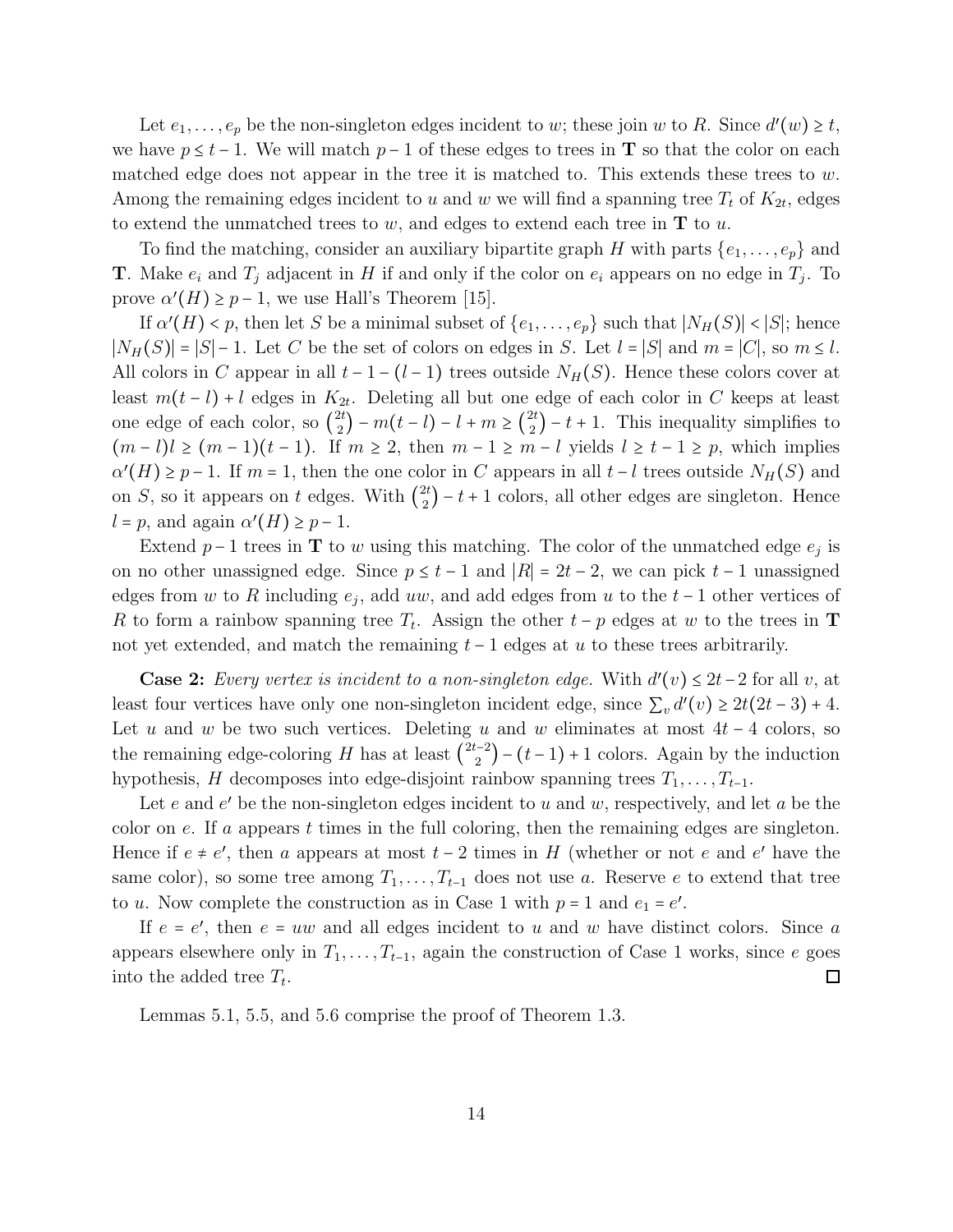## References

- [1] S. Akbari and A. Alipour, Multicolored trees in complete graphs. *J. Graph Theory* 54 (2007), 221–232.
- [2] S. Akbari, O. Etesami, H. Mahini, and M. Mahmoody, On rainbow cycles in edge colored complete graphs. *Australas. J. Combin.* 37 (2007), 33–42.
- [3] C. Berge, *Graphs and Hypergraphs*. (North-Holland, 1973).
- [4] A. Bialostocki and W. Voxman, On the anti-Ramsey numbers for spanning trees. *Bull. Inst. Combin. Appl.* 32 (2001), 23–26.
- [5] R.A. Brualdi and S. Hollingsworth, Multicolored trees in complete graphs. *J. Combin. Theory Ser. B* 68 (1996), 310–313.
- [6] J.M. Carraher, S.G. Hartke, and P. Horn, Edge-disjoint rainbow spanning trees in complete graphs. Submitted, 2013.
- [7] H. Chen, X. Li, and J. Tu, Complete solution for the rainbow numbers of matchings. *Discrete Math.* 309 (2009), 3370–3380.
- [8] V. Chv´atal, On Hamilton's ideals. *J. Combinatorial Theory Ser. B* 12 (1972), 163–168.
- [9] P. Erdős, M. Simonovits, and V. Sós, Anti-Ramsey theorems, in *Infinite and Finite Sets (Colloq. Keszthely 1973)*. *Colloq. Math. Soc. Janos Bolyai* 10 (1975), 633–643.
- [10] S. Fujita, C. Magnant, and K. Ozeki, Rainbow generalizations of Ramsey theory: a survey. *Graphs Combin.* 26 (2010), 1–30.
- [11] S. Fujita, A. Kaneko, I. Schiermeyer, and K. Suzuki, A rainbow k-matching in the complete graph with r colors. *Electr. J. Combinatorics* 16 (2009), Paper #R51.
- [12] A. Gyárfás, M. Ruszinkó, G.N. Sárközy, and R.H. Schelp, Long rainbow cycles in proper edge-colorings of complete graphs. *Australas. J. Combin.* 50 (2011), 45–53.
- [13] R. Haas and M. Young, The anti-Ramsey number of perfect matching. *Discrete Math.* 312 (2012), 933–937.
- [14] P. Hall, On representatives of subsets. *J. London Math. Soc.* 10 (1935), 26–30.
- [15] P. Horn, Rainbow spanning trees in complete graphs colored by matchings. Preprint, 2013.